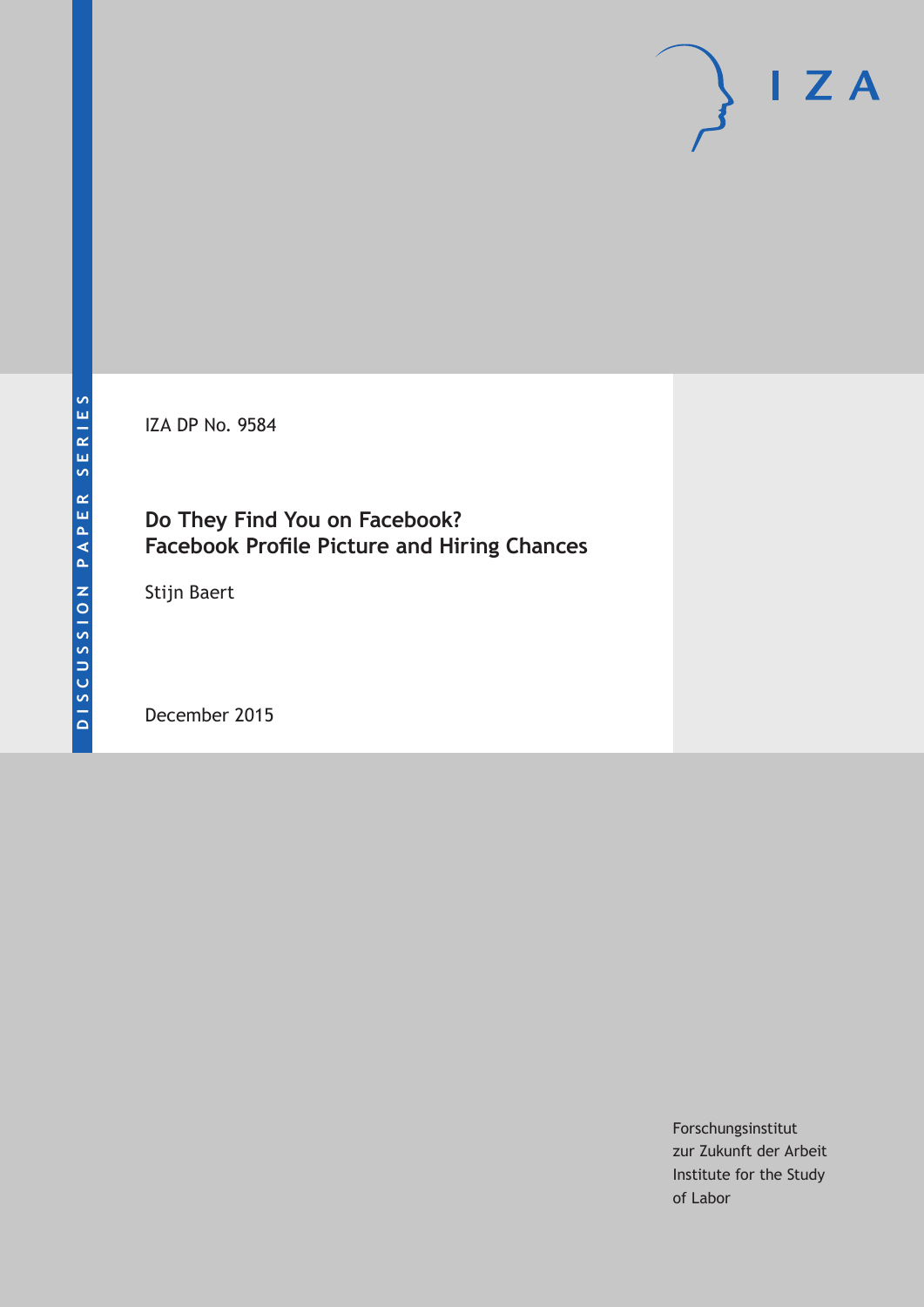# **Do They Find You on Facebook? Facebook Profile Picture and Hiring Chances**

# **Stijn Baert**

*Ghent University, University of Antwerp, Université catholique de Louvain and IZA* 

Discussion Paper No. 9584 December 2015

IZA

P.O. Box 7240 53072 Bonn **Germany** 

Phone: +49-228-3894-0 Fax: +49-228-3894-180 E-mail: iza@iza.org

Any opinions expressed here are those of the author(s) and not those of IZA. Research published in this series may include views on policy, but the institute itself takes no institutional policy positions. The IZA research network is committed to the IZA Guiding Principles of Research Integrity.

The Institute for the Study of Labor (IZA) in Bonn is a local and virtual international research center and a place of communication between science, politics and business. IZA is an independent nonprofit organization supported by Deutsche Post Foundation. The center is associated with the University of Bonn and offers a stimulating research environment through its international network, workshops and conferences, data service, project support, research visits and doctoral program. IZA engages in (i) original and internationally competitive research in all fields of labor economics, (ii) development of policy concepts, and (iii) dissemination of research results and concepts to the interested public.

IZA Discussion Papers often represent preliminary work and are circulated to encourage discussion. Citation of such a paper should account for its provisional character. A revised version may be available directly from the author.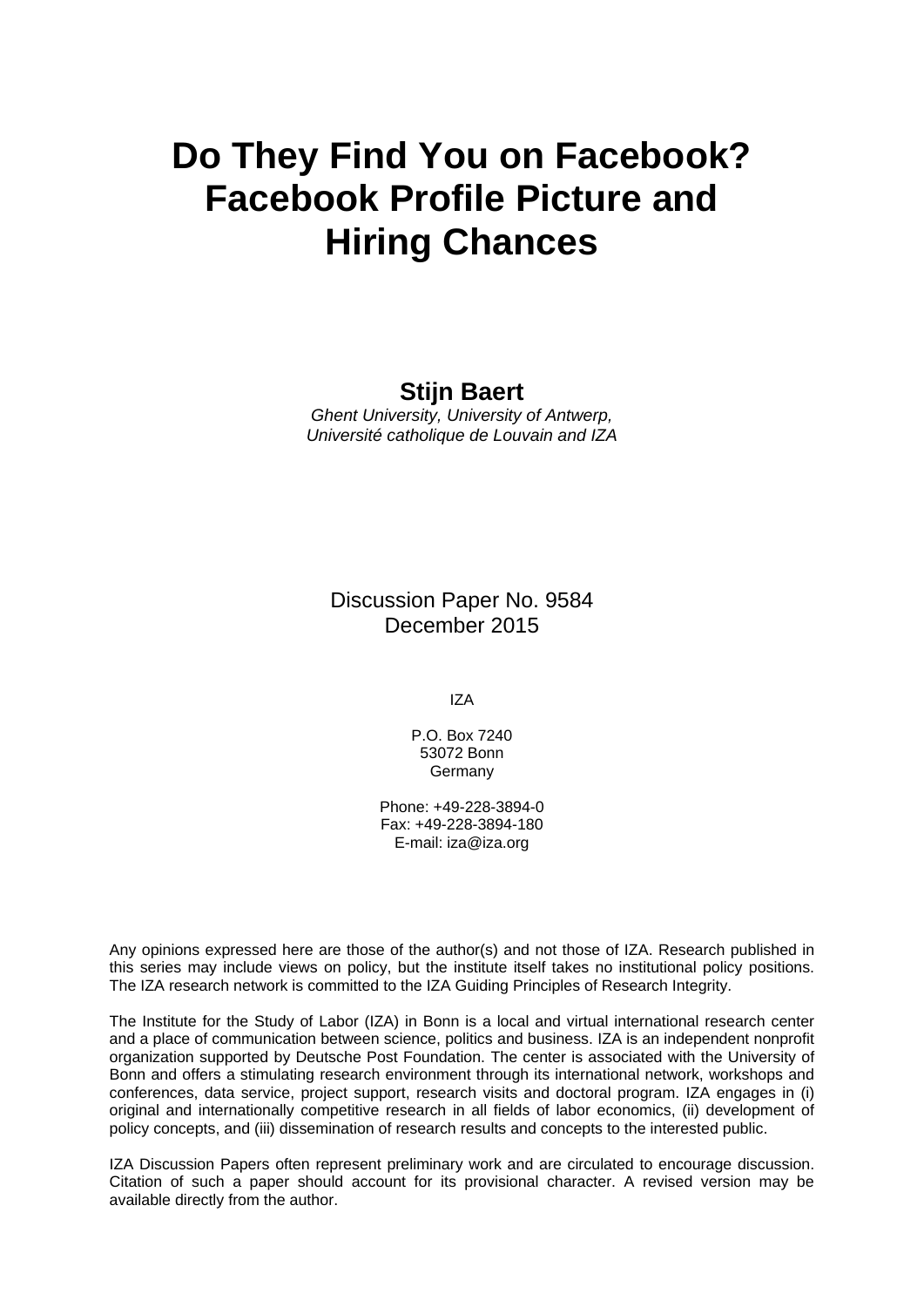IZA Discussion Paper No. 9584 December 2015

# **ABSTRACT**

# **Do They Find You on Facebook? Facebook Profile Picture and Hiring Chances\***

We investigate whether the publicly available information on Facebook about job applicants affects employers' hiring decisions. To this end, we conduct a field experiment in which fictitious job applications are sent to real job openings in Belgium. The only characteristic in which these candidates differ is the unique Facebook profile that can be found online with their name. Candidates with the most beneficial Facebook picture obtain approximately 39% more job interview invitations compared to candidates with the least beneficial picture. In addition, we find suggestive evidence for a higher effect of Facebook profile picture appearance on hiring chances when candidates are highly educated and when recruiters are female.

JEL Classification: C93, D83, J24, J79, L86

Keywords: hiring, screening, Facebook, Internet, personality, attractiveness

Corresponding author:

 $\overline{a}$ 

Stiin Baert Ghent University Sint-Pietersplein 6 9000 Gent **Belgium** E-mail: Stijn.Baert@UGent.be

<sup>\*</sup> We are grateful to Bart Cockx for his comments that helped us to improve this study substantially; to Lynn Decuypere, Lisa Glorieux, Stefanie Notebaert, Anke Penninck and Willem Van Melkebeke for their research assistance; and to the participants of the annual conference of the European Society for Population Economics in 2013 and the World Conference of the Society of Labor Economists and the European Association of Labour Economists in 2015 for their constructive suggestions. The present research was approved by the Ethical Committee of the Faculty of Economics and Business Administration of Ghent University.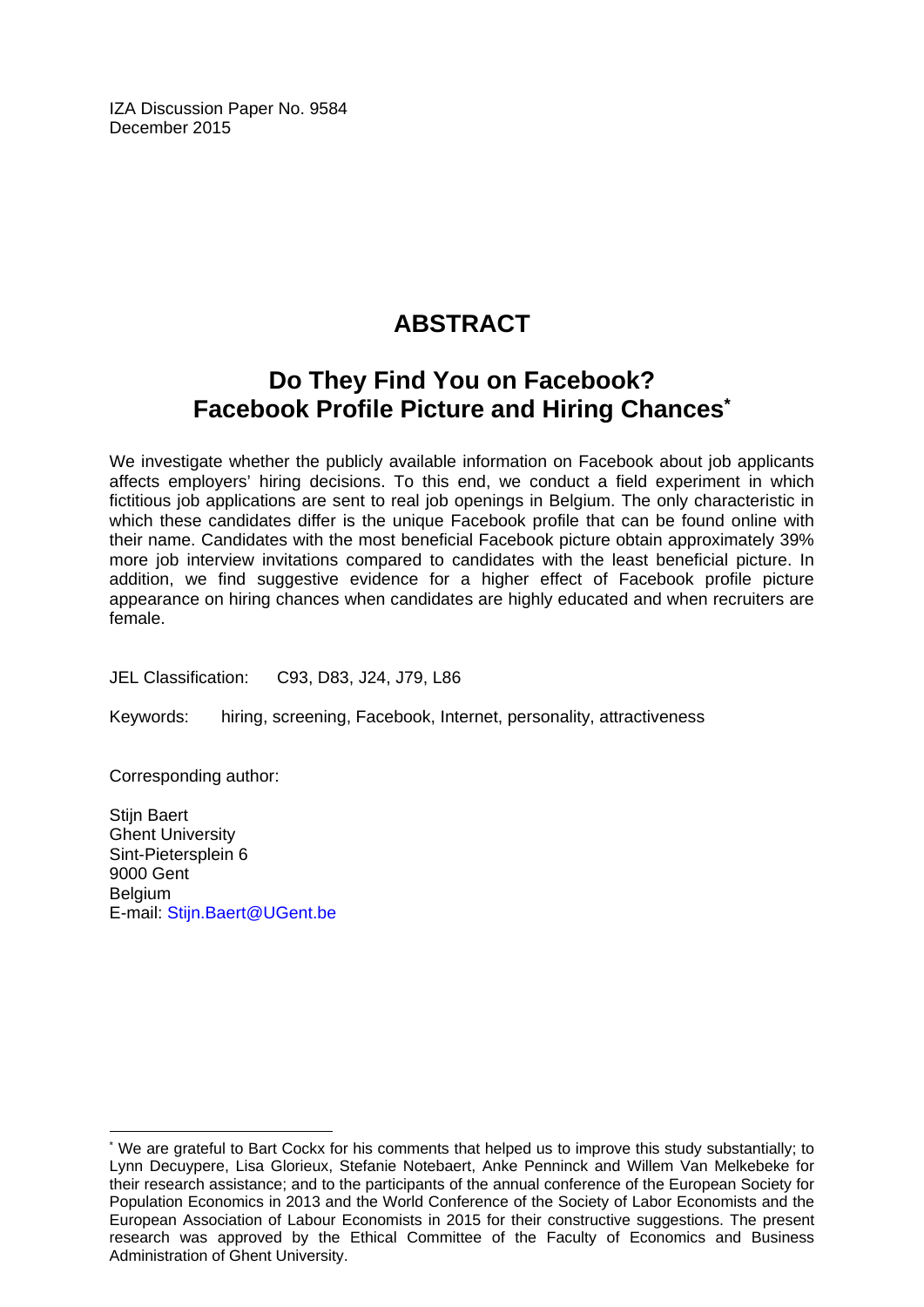## **1 Introduction**

l

A recent theme in the popular media has been that employers increasingly employ personal information available on social networking websites (SNWs) such as Facebook, LinkedIn and Twitter to make hiring decisions.<sup>1</sup> Furthermore, contributions to the academic psychological literature show that this supposed use of SNWs by employers is, to some extent, rational. First, Kluemper and Rosen (2009) find that recruiters can reliably and accurately determine productivity‐ related traits solely on the basis of one's personal information available on SNWs. Moreover, this information can be gained with little time and effort. Second, Back et al. (2010), Gosling et al. (2008) and Kramer and Winter (2008) show that appearance on SNWs reflects individuals' actual personality traits and not their self-idealisation. Consistent with this empirical finding, Roulin and Bangerter (2013) describe the information on the SNWs profiles of job candidates as "honest signals" of their ability and commitment.

Given the popular belief that SNWs are consulted for hiring decisions and the academic finding that this consultation could be rational, it is surprising that within peer-reviewed literature, the question of to what extent the information publicly available on SNWs does affect hiring decisions has received only little attention. The only academic study works we are aware of are six studies on self‐reported use of SNWs by recruiters.2 These six studies are summarised in Table 1. Depending on the moment when and the country and sector where the survey is conducted, between 8.1% (use of Facebook in Greece in 2009–2010) and 50.0% (use of any SNWs in the United States in 2010) of the examined recruiters indicate that they employ SNWs when screening job candidates. In addition, while Gibbs et al. (2015) find that employers perceive SNWs as more useful in recruiting lower-level

<sup>1</sup> See, e.g., Broughton et al. (2013), CareerBuilder (2012), Clark (2006), Du (2007), Kravets (2013), Levinson (2010), Preston (2011), Shea and Wesley (2006), Stone (2006), SHRM (2011) and Zeidner (2007).

<sup>&</sup>lt;sup>2</sup> Besides this literature, the effect of social networking appearance on hiring chances has also been tested by means of laboratory experiments (Bohnert and Ross, 2010; Roulin and Bangerter, 2013). However, these experiments do not allow one to measure the extent to which SNWs are used in practice when evaluating job candidates. A broader study on using online information about individuals in personnel selection is Berkelaar et al.  $(2015)$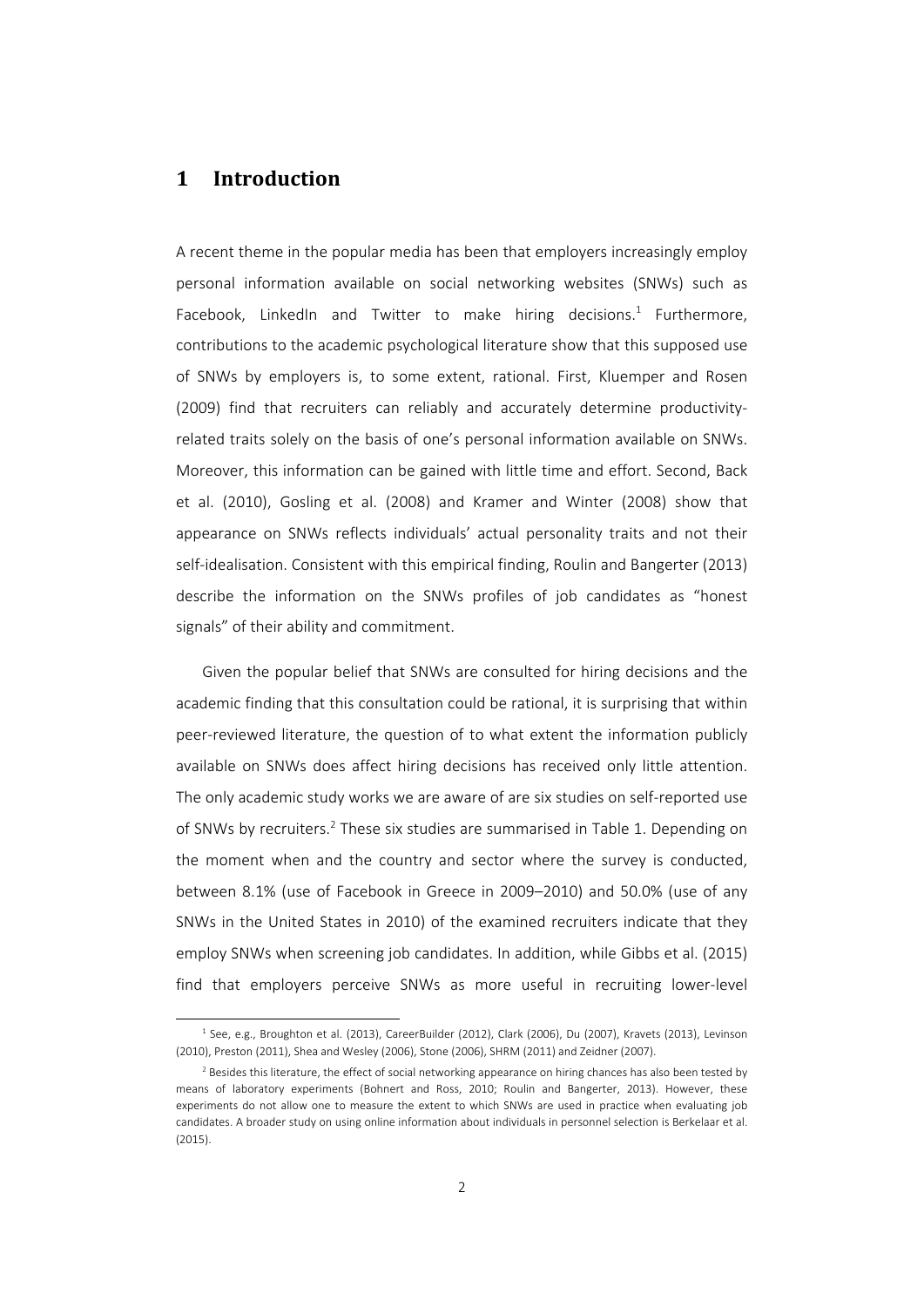employees than for higher-level employees, Madera and Chang (2011) report the opposite.

#### <Table 1 about here.>

The aforementioned literature based on self‐reported information from employers suffers, in our opinion, from three methodological problems. First, employers' reported attitudes might not represent their actual hiring behaviour (Pager and Quillian, 2005). They might adapt their answers to their perception of whether the use of SNWs in the recruitment process is socially desirable. Second, even if the measures of SNWs use by employers based on self‐reported information square actual behaviour, these measures would still not reveal the extent to which the information on SNWs *affects* hiring decisions. On the one hand, the information found by recruiters on SNWs might in many cases not yield explicit job-related information beyond the information found in candidates' written applications (Brown and Vaughn, 2011). On the other hand, recruiters may just use SNWs to confirm the hiring decision that they in fact already made (Elzweig and Peeples, 2009). Third, the analysis of self‐reported information on the use of SNWs in screening job candidates is hampered by the variability in available information on candidates' profile pages due to variation in the extent to which these candidates are active on SNWs and their (customisable) privacy settings (Brown and Vaughn, 2011). This variability, which cannot be controlled based on employer self-reports, might be correlated with other determinants of employment opportunities (e.g., the gender, education level, region, sector and personality of the candidate). Not taking into account this variability in available information might, therefore, bias measures of how appearance on SNWs does affect hiring chances for different subpopulations.

To the best of our knowledge, our study is the first to directly investigate whether the information publicly available on SNWs affects hiring decisions. More concretely, we measure the extent to which job candidates' Facebook profile picture appearance affects their hiring chances. $3$  To this end, we conduct a

<sup>&</sup>lt;sup>3</sup> For a definition and description of Social Networking Sites in general and Facebook in particular, we refer to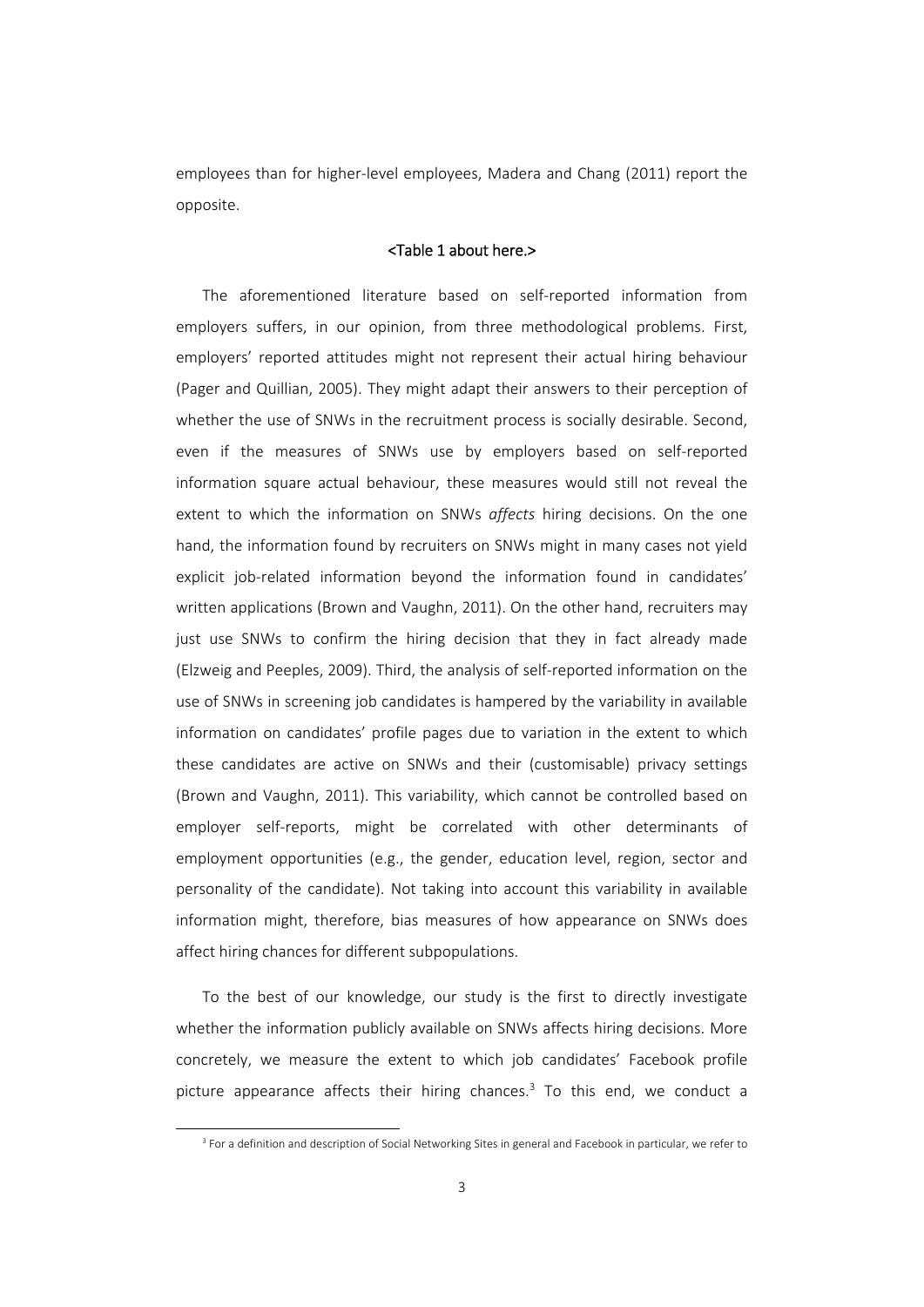randomised experiment in Belgium. We construct two template resumes and cover letters, equal in all job-relevant characteristics, for school graduates holding either the same secondary or tertiary education degree. These pairs of applications are sent to 1,056 genuine job openings. To each of both applications, we randomly assign one out of four facial pictures with diverging scores on perceived attractiveness and the Big Five Personality Dimensions. In half of the applications we send out, these pictures are directly pasted into the resumes, while for the other half of the applications, they are used as Facebook profile pictures. By monitoring the subsequent reactions from the employer side, the (absolute and relative) unequal treatment based on the pictures revealed by the Facebook profile (and resume) pictures is identified directly and can be given a causal interpretation.

The remainder of this study is structured as follows. In the next section, we describe the conducted experiment. In Section 3, we answer our research question by means of a statistical examination of the experimentally gathered data. We present measures of the extent to which the hiring chances of our fictitious job candidates are affected by their Facebook profile pictures (as such and relative to the effect of these pictures when pasted directly to their written application). In addition, we investigate whether the effect of Facebook profile picture appearance is heterogeneous by (i) the education level of the candidate, (ii) the gender of the recruiter, (iii) the level of customer contact in the posted job and (iv) the labour market tightness at the level of the occupation. The last section concludes the article and provides the reader with directions for future research.

Boyd and Ellison (2007) and Brown and Vaughn (2011); for a literature review of the scientific literature on Facebook, we refer to Caers et al. (2013), Rains and Brunner (2015), Roth et al. (2013), Wilson et al. (2012) and Zhang and Leung (2015); for a discussion on the ethical and legal issues for employers using Facebook to screen applicants, we refer to Brandenburg (2008), Brown and Vaughn (2011), Chauhan et al. (2013), Davison et al. (2011), Slovensky and Ross (2012) and Smith and Kidder (2010).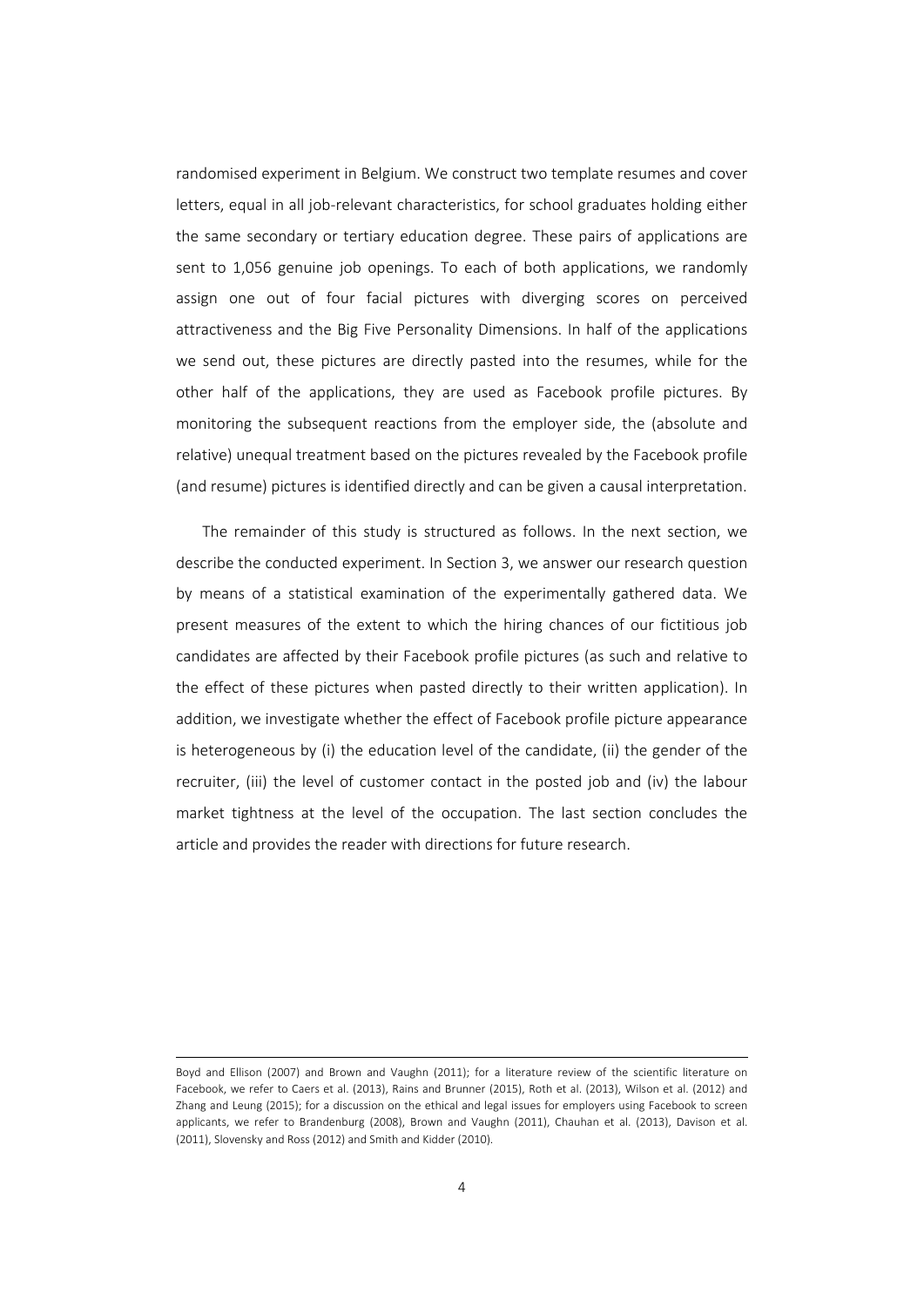### **2 The Experiment**

# **2.1 An Alternative Application of the Correspondence Experimentation Framework**

Over the past few decades, social and behavioural scientists in general and labour economists in particular have conducted various correspondence experiments to measure unequal treatment in the labour market. Within this type of experiment, pairs of fictitious job applications are sent to real job openings. These applications differ only in the characteristic that is to be tested. This characteristic is randomly assigned within each pair of applicants. By monitoring the subsequent call‐back, unequal treatment in first hiring decisions based on this characteristic can be identified. This measure of unequal treatment can be given a causal interpretation. Selection based on individual unobservable characteristics is eliminated as the researcher fully controls the information available to the employer. This allows her/him to disentangle discrimination from alternative explanations of heterogeneous hiring outcomes, such as differences in preferences and behaviour at the employee side or differences in human capital.

In the beginning, correspondence experiments were exclusively applied to investigate racial and sex discrimination (Bertrand and Mullainathan, 2004; Pager, 2007; Riach and Rich, 2002). More recently, correspondence tests have been employed to study discrimination based on other grounds, such as age, beauty and sexual orientation (Baert et al., 2015b; Drydakis, 2009; Drydakis, 2011; Rooth, 2009). In addition, scholars have started to employ correspondence experiments to study phenomena other than labour market discrimination in strict sense, such as unemployment duration dependence and the labour market penalty of motherhood (Baert, 2014; Eriksson and Rooth, 2014; Kroft et al., 2013).

In the present study, on the one hand, we join in with the more recent correspondence experiments studying the effect of facial attractiveness (Lopez Bóo et al., 2013; Mauzer‐Fazio and Lei, 2015; Rooth, 2009; Ruffle and Shtudiner, 2015),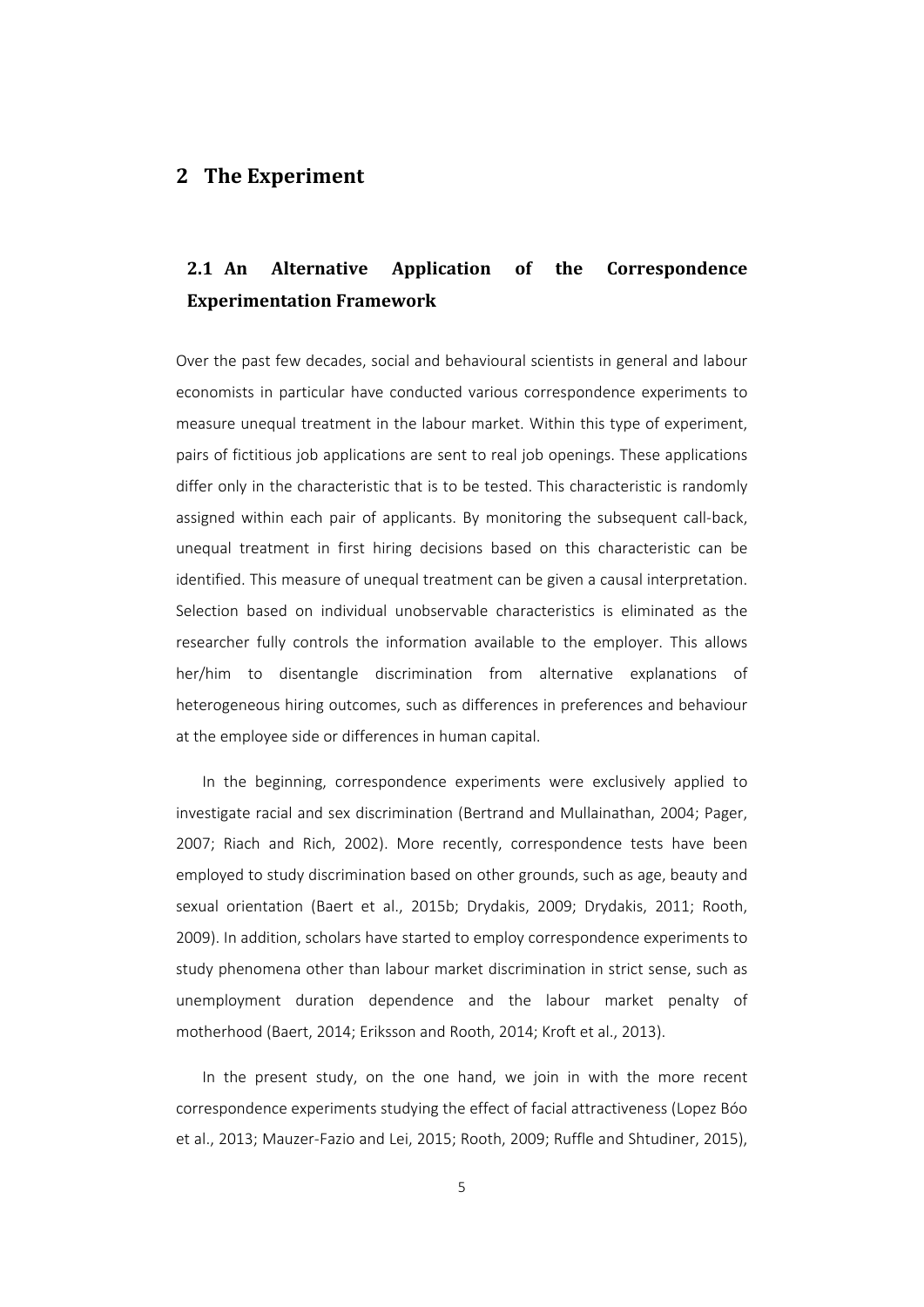as half of our pairs of fictitious applicants differ only in the picture added to their resume. On the other hand, we distinguish ourselves from the former applications of the correspondence experimentation literature by letting the other half of our pairs of fictitious applicants differ only by a characteristic that cannot be evaluated directly from the written application, i.e., the candidates' publicly available Facebook picture.

We conducted our field experiment between November 2013 and May 2014 in the labour market of Flanders, the northern part of Belgium. During this period, we tested 1,056 vacancies in the database of the Public Employment Agency of Flanders, i.e., the region's most important job search channel. More concretely, we randomly selected 528 vacancies for jobs targeting labour market entrants with a secondary education degree (i.e., ISCED level  $3$ <sup>4</sup> in commerce and 528 vacancies for jobs targeting labour market entrants with a Master's degree (i.e., ISCED level 5 – Master) in commercial sciences. Two job applications of graduates, identical in terms of productivity-relevant characteristics, were sent to the selected vacancies. To each candidate within our pairs of applicants, we randomly assigned one out of four facial pictures diverging in attractiveness and personality traits. For half of the pairs, these pictures were employed as the pair members' Facebook profile picture. By monitoring the subsequent call-back for these pairs by profile picture, unequal treatment based on the candidates' Facebook profile picture could be identified. For the other half of the pairs, the same pictures were used as the pair members' resume picture. As a result, we were able to compare the effect of revealing the pictures as a Facebook profile picture to their effect when revealed as a resume picture.<sup>5</sup>

Our choice for Facebook profile picture appearance as a social media item potentially screened by employers is motivated as follows. First, with more than

<sup>4</sup> ISCED stands for International Standard Classification of Education.

<sup>5</sup> By also sending out pairs disclosing their facial picture as a resume picture, we anticipated a zero effect of the Facebook profile pictures on hiring outcomes. This zero effect could have been explained by two important reasons: (i) recruiters did not screen job candidates' Facebook profile pictures and/or (ii) the pictures we used did not yield diverging hiring chances if they were screened. A non‐zero effect of these pictures, when pasted directly to one's resume, could have ruled out explanation (ii), if we were willing to assume that Facebook profile pictures and resume pictures affect, if they are screened, employers' hiring decisions roughly to an equal extent.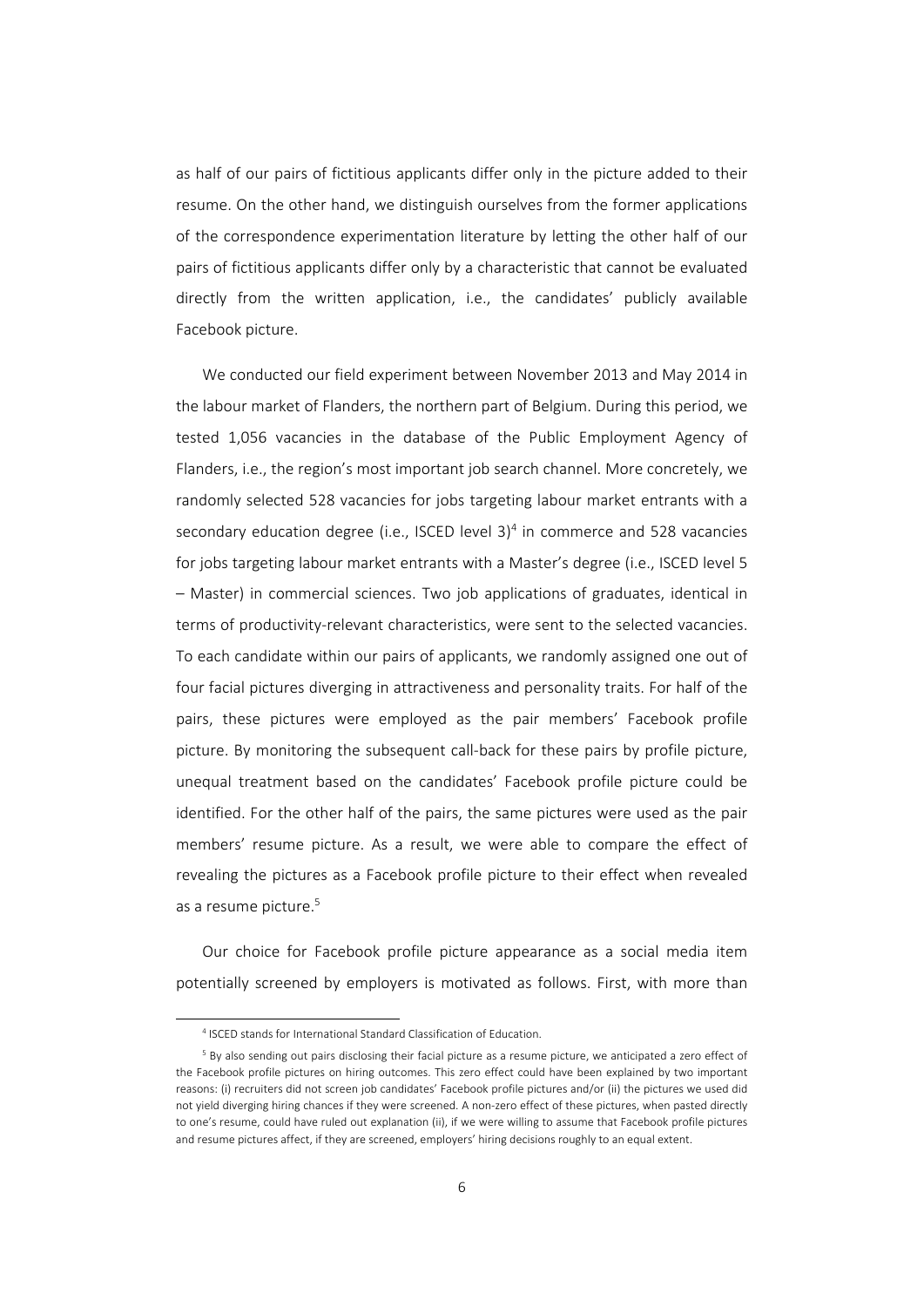1.49 billion monthly active users as of 30 June 2015, Facebook is the world's most popular SNW (Facebook, 2015). Second, a substantial fraction of the Facebook users allow other users to whom they are not connected as friends to see only their name and Facebook profile picture. Therefore, being only able to judge job candidates' Facebook profile picture is a situation in which many employers find themselves in reality. Third, allowing only (randomised) variation in our fictitious candidates' facial pictures keeps the controlled experimental setting feasible. Fourth, facial pictures nevertheless allow employers to screen candidates' attractiveness and personality traits. This is relevant information as, following a survey of the popular job search website CareerBuilder (2012), the most important aspect that recruiters mention with respect to screening job candidates' Facebook profiles is making inferences about these candidates' personality that might not be as easily obtained through traditional screening.<sup>6</sup> In addition, peer-reviewed research shows that resume pictures revealing beneficial characteristics with respect to attractiveness and personality traits increase job candidates' hiring chances (Baert and Decuypere, 2014; Lopez Bóo et al., 2013; Mauzer‐Fazio and Lei, 2015; Rooth, 2009; Ruffle and Shtudiner, 2015).

### **2.2 Construction of Job Application Template Pairs**

For each of the aforementioned two academic degrees held by our fictitious applicants, we created two template applications comprising a resume and a cover letter. We will refer to them as the Type A and Type B application types. These types were equal in all productivity‐relevant characteristics but differed in lay‐out and details such as the particular cultural activity mentioned. To ensure that our application templates were realistic and representative, example applications of the Public Employment Agency of Flanders were used and calibrated for our purposes.

<sup>&</sup>lt;sup>6</sup> Another important self-reported reason appears to be verifying information presented in candidates' written applications (Brown and Vaughn, 2011; CareerBuilder, 2012).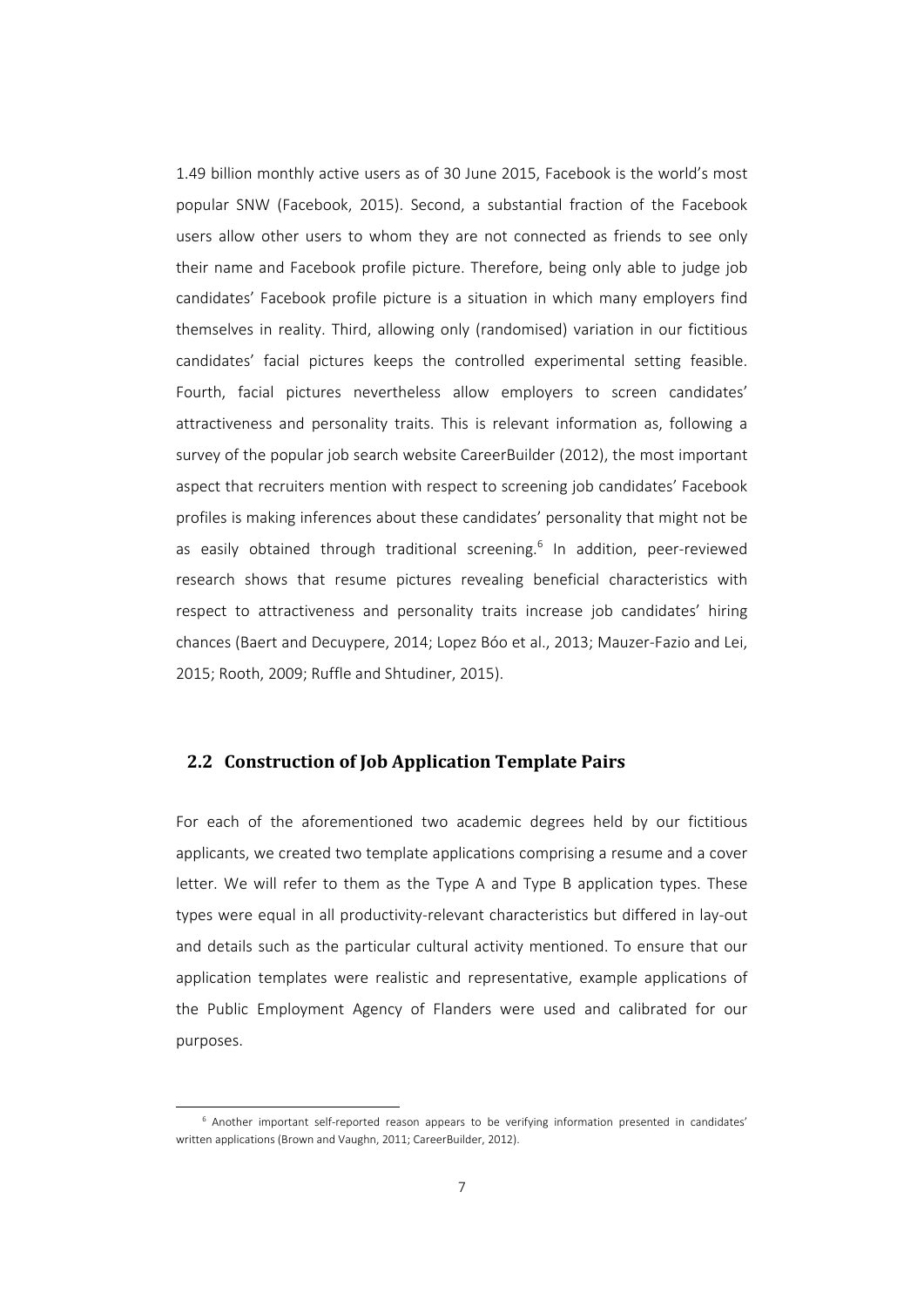The Type A and Type B applicants were single male graduates born, studying and living in comparable suburbs of the cities of Antwerp and Leuven. We appended a fictitious postal address (a real street but a non‐existing street number) and a date of birth to all application templates. The applicants shared the following characteristics: Belgian nationality, work experience from two student jobs, adequate (and comparable) ICT and language skills, a driver's license and sports and cultural activities.

Our candidates graduated in June 2013, from a school with a comparable reputation, without any grade retention experience. In line with the particular vacancy to which the pair of applicants was sent, a specialisation was chosen. For the secondary education degree in commerce, the specialisations used were (i) commerce (no specific specialisation), (ii) accountancy, (iii) ICT, (iv) secretariat and languages and (v) tourism. For the Masters in commercial sciences, the specialisations used were (i) accountancy and tax, (ii) financial management, (iii) human resource management, (iv) international affairs and (v) marketing management. These different specialisations allowed us to apply for various occupations. Testing multiple occupations (rather than just one) is important because it enabled us to avoid the danger inherent in many former correspondence experiments in which researchers simply selected an occupation with, potentially, a high (or low) surplus of the tested characteristic. In addition, the variety in occupations enabled us to measure heterogeneous treatment effects by customer contact level at the posted job level and labour market tightness at the occupation level.

It is important to note that the minimal differences between the Type A and Type B application templates could not bias our results as the treatment of interest, i.e., the candidate's facial picture, was, for each vacancy, randomly assigned to these types. Moreover, the regression analysis presented in Section 3.2 shows that these differences did not yield different call‐back outcomes for our two template types.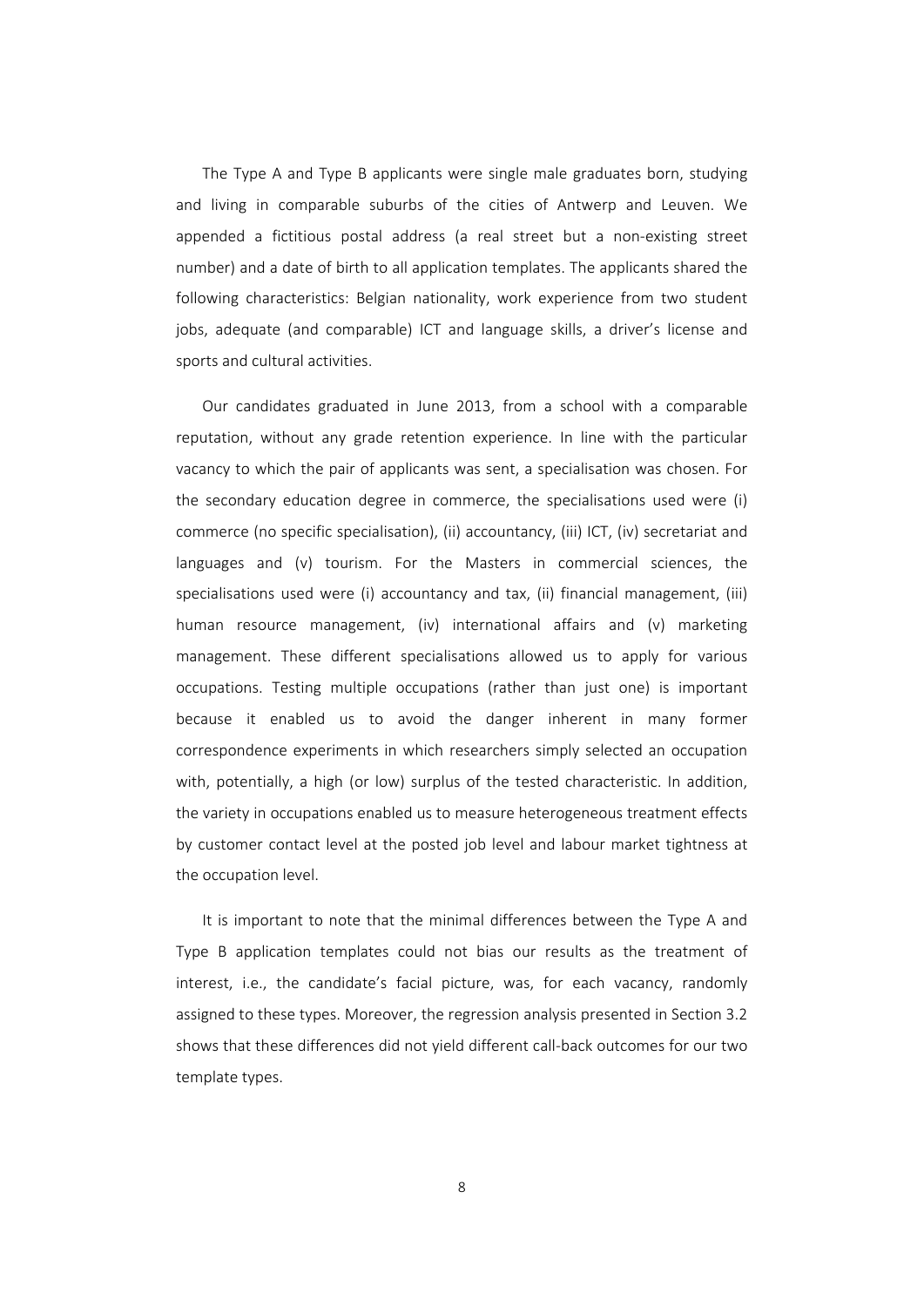# **2.3 Randomised Assignment of Facebook Profile and Resume Pictures**

The pictures used for our experiment were selected from those employed in the laboratory experiment of Baert and Decuypere (2014). In their study, which was to some extent a preparatory study for the present one, 195 raters scored 22 pictures of young graduates, selected from picture databases, on the Big Five Personality Dimensions (agreeableness, conscientiousness, emotional stability, extraversion and openness) and on attractiveness.<sup>7</sup> Personality traits were rated using the Ten-Item Personality Inventory (Gosling et al., 2003) for each photograph. This yielded a single index for each personality trait between 1 and 7, for each picture. Attractiveness was measured by the participants' assessment of the statement "I see this person as attractive" on a 7‐point Likert Scale, yielding a last index between 1 and 7.

Based on the testers' rating, we identified four facial pictures with diverging scores on attractiveness and personality. These pictures are included in Appendix A (Figures A.1, A.2, A.3 and A.4). Picture 1 and Picture 2 are facial pictures that got beneficial scores. Picture 1 was chosen for its high score on attractiveness, on the one hand, and extraversion, agreeableness, emotional stability and openness, on the other hand. This picture, however, had only a moderate score with respect to the personality trait that is generally found to drive productivity the most: conscientiousness (Barrick and Mount, 1991; Heineck and Anger, 2010; Mueller and Plug, 2006; Nyhus and Pons, 2005). Picture 2 was chosen for its high score on the latter personality trait (and moderate scores with respect to attractiveness and the other personality dimensions). Picture 3 got relatively moderate scores for all characteristics. Picture 4 was a picture yielding bad scores, both with respect to attractiveness and with respect to personality traits.<sup>8</sup>

 $^7$  Baert and Decuypere (2014) showed that these characteristics affected the experimental hiring decisions of the testers in their role of recruiter.

<sup>8</sup> More concretely, Picture 1, Picture 2, Picture 3 and Picture 4 scored, on average, 4.34 (third highest out of 22 pictures), 3.53 (11/22), 4.22 (5/22) and 2.75 (22/22) on attractiveness; 4.66 (2/22), 4.32 (6/22), 4.11 (16/22) and 3.98 (18/22) on agreeableness; 4.43 (7/22), 4.86 (1/22), 4.23 (12/22) and 3.90 (15/22) on conscientiousness;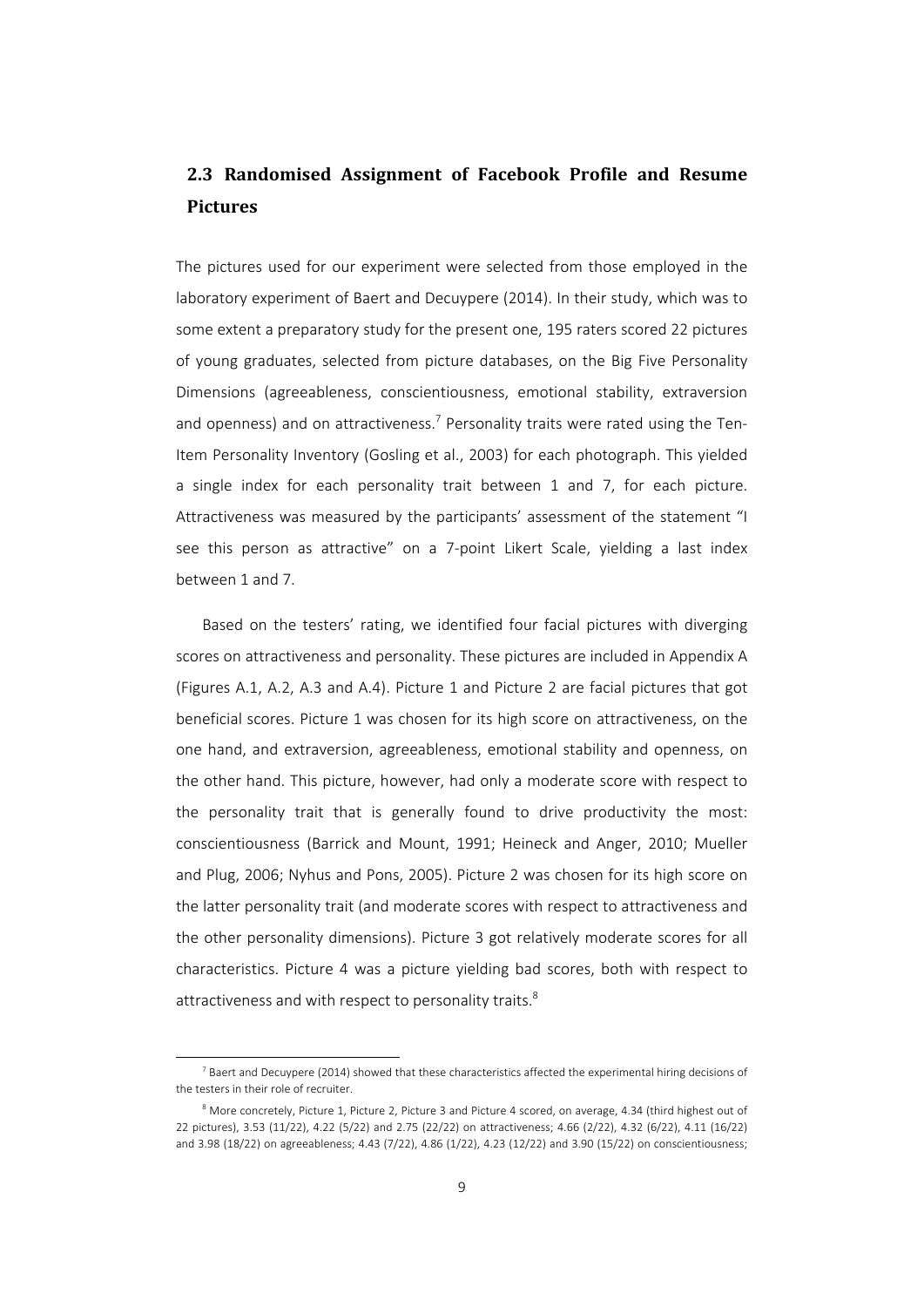The random assignment of one out of four pictures to each of the two job application template types was realised by a randomisation procedure in which we alternated between the 12 possible pairs of applications sent to employers. In addition, we alternated pairs who revealed their facial pictures by pasting it directly into their resume<sup>9</sup> and pairs who made their pictures publicly available as their Facebook profile picture. For the latter pairs, no picture was added to their resume. For these pairs, the first name and surname of the candidates led, by searching it on Google or by submitting it to the Facebook search bar, to a single Facebook profile (and no other Google hits). These fictitious profiles were under our control and only publicly displayed the (current) profile picture of the candidate. For the former pairs, the common first name and surname combinations of the candidates' led to tens of Facebook profile pictures so that the employer could not screen the candidate through Facebook. It is important to mention that we made sure that the names we chose did not represent a different social background following Bloothooft and Onland (2011) who linked the suffix of the first name Dutch speaking parents choose for their children to these children's later wages.<sup>10</sup>

We hypothesise that candidates who reveal Picture 1 or Picture 2 as their resume picture have, given the beneficial scores of these pictures on perceived attractiveness and personality, better hiring chances than candidates revealing Picture 3, who have, in turn, better hiring chances than those revealing Picture 4. We have no a priori expectations concerning the relative treatment of candidates revealing Picture 1 versus candidates revealing Picture 2 as resume picture. In addition, supported by the evidence of employers reporting that they use

<sup>5.13</sup> (1/22), 4.30 (11/22), 4.49 (7/22) and 3.66 (22/22) on emotional stability; 5.07 (3/22), 5.04 (4/22), 4.10 (13/22) and 2.88 (22/22) on extraversion; and 5.09 (2/22), 4.60 (10/22), 4.29 (13/22) and 3.55 (22/22) on openness. The consensus in the peer‐reviewed literature is that all these factors have a non‐negative effect on productivity, except for agreeableness, for which, besides zero effects, both (slightly) positive and (slightly) negative effects have been found (Baert and Decuypere, 2014; Barrick and Mount, 1991; Heineck, 2011; Mueller and Plug, 2006).

<sup>9</sup> Several Flemish human resource managers confirmed that in Flanders, it is not uncommon to add a facial picture to one's resume.

<sup>&</sup>lt;sup>10</sup> These names were "Peter Baert", "Thomas De Groote", "Sven De Clerck" and "Bart De Sutter" when pasting Picture 1, Picture 2, Picture 3 and Picture 4, respectively, directly into the resume and "Thibaut Schoors", "Kjell Lievevrouw", "Joannes Bombeek" and "Bregt Van Acoleyen" when using the same pictures as Facebook profile pictures.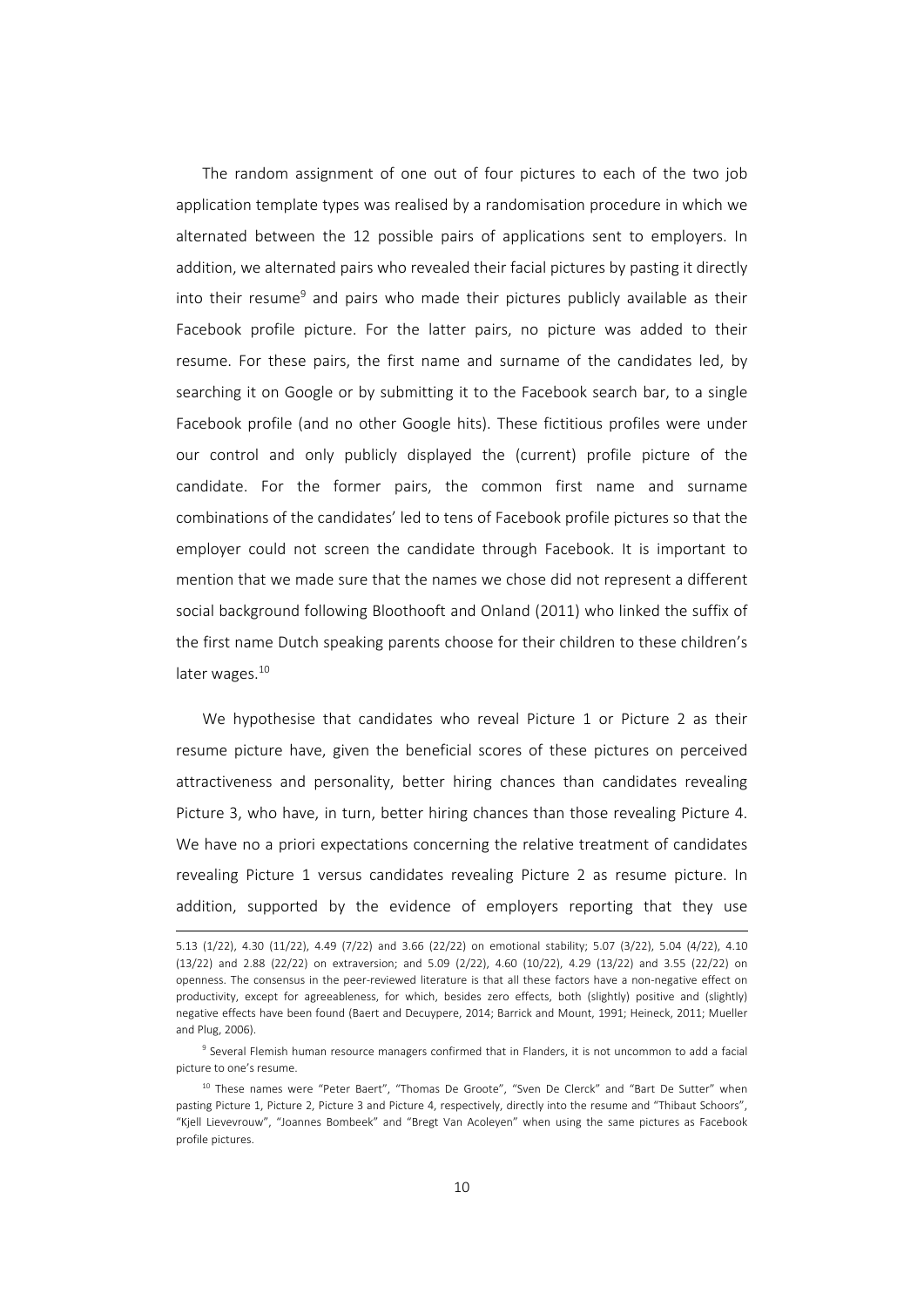Facebook in screening job candidates, as reviewed in Table 1, we expect the same ordering in terms of hiring chances, i.e., the highest for Picture 1 and Picture 2 and the lowest for Picture 4, when the pictures are used as Facebook profile pictures.

Concerning the relative effect of variation in Facebook profile pictures compared to the effect of these pictures when employed as resume pictures, we have no a priori expectations. On the one hand, the probability that a candidate's facial picture is seen is higher when it is pasted into his resume than when it is made available as a Facebook profile picture. Therefore, the chance of affecting hiring outcomes is higher for resume pictures than for Facebook profile pictures, *ceteris paribus*. On the other hand, the magnitude of the impact of a facial picture might be higher when it is seen as a Facebook profile picture than when it is seen as a resume picture. This may be the case if, as argued in Section 1, employers perceive Facebook profile pictures as more honest signals of applicants' ability and commitment than resume pictures (because job candidates might be not aware that employers screen their personal Facebook profile).

### **2.4 Classification of Call‐Back**

The combinations of application template types and experimental identities by facial picture were sent to the employers between 24 November 2013 and 20 April 2014, in an alternating order, each time with approximately 24 hours in between the pair members.

Call-backs were received by telephone voicemail or email. In our analysis, we follow the literature in distinguishing between two definitions of positive call-back. Positive call‐back *sensu stricto* means the applicant was invited for an interview concerning the posted job. Positive call‐back *sensu lato* also includes the request to contact the recruiter by telephone or to provide more information by email or the proposal of an alternative job. All call‐backs received later than 30 days after sending out the application were neglected.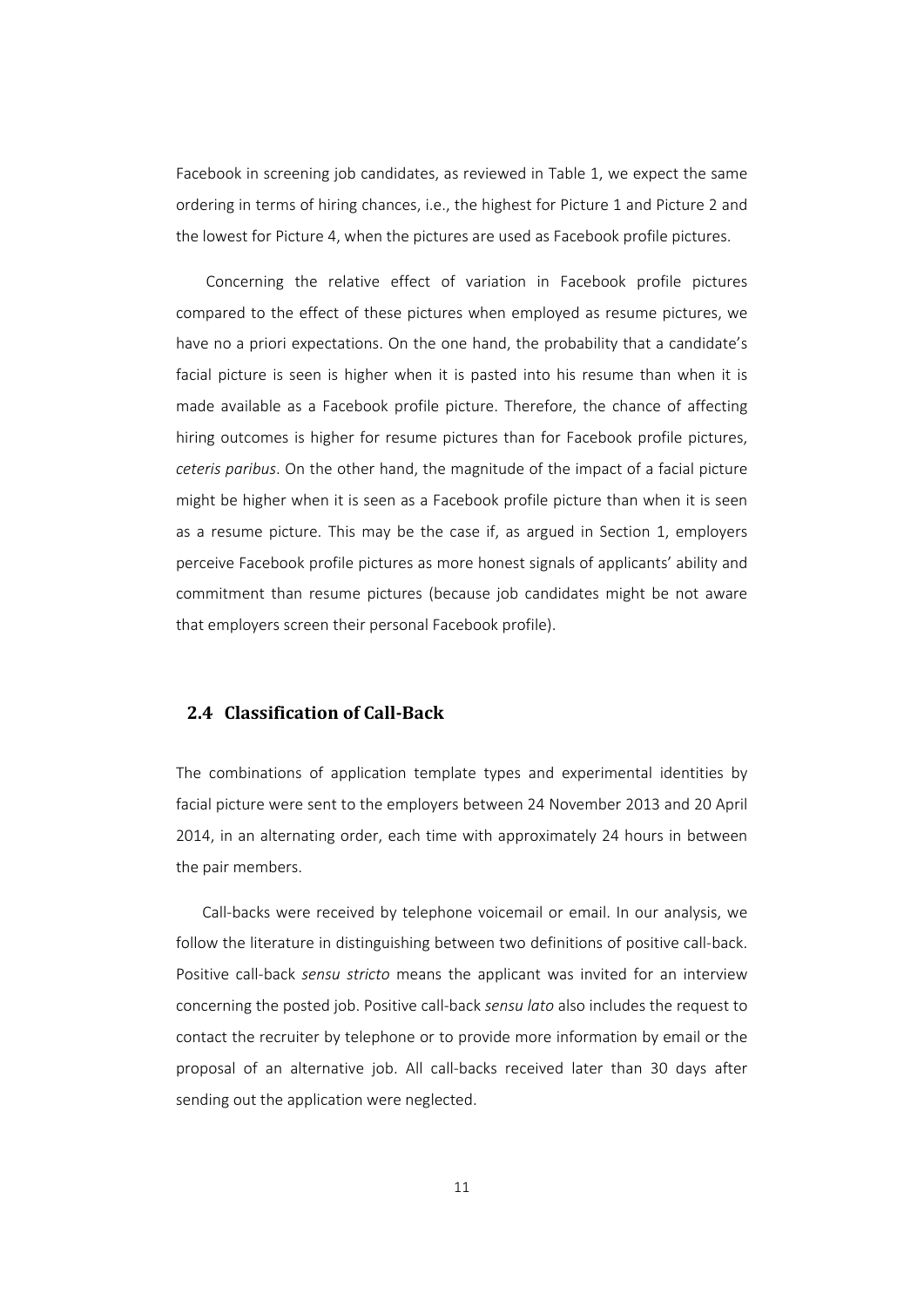### **3 The Results**

### **3.1 Positive Call‐Back Ratios**

Table 2 presents the positive call‐back rates for our fictitious job applicants by the picture we assigned to them (Picture 1, 2, 3 or 4) and by the way they revealed this picture (as a publicly available Facebook picture or as a resume picture). In Panel A, we follow the strict sense definition of positive call-back and in Panel B, the broad sense definition. In total, the candidates revealing Picture 1, Picture 2, Picture 3 and Picture 4 as a Facebook profile picture obtained a positive call-back in the strict sense (broad sense) in 9.8% (22.7%), 7.6% (19.3%), 7.6% (22.7%) and 5.3% (17.0%) of their applications, respectively. Except for one comparison (the positive call‐back rate in broad sense is higher for those revealing Picture 3 as a Facebook profile picture than for those revealing Picture 2), these numbers perfectly follow our hypothesised ordering. On the other hand, the corresponding positive call-back rates are 6.8% (18.9%), 9.5% (20.4%), 5.7% (18.6%) and 5.3% (14.8%) for the candidates who pasted Picture 1, Picture 2, Picture 3 and Picture 4 directly into their resume. These numbers follow our hypothesised ordering without any exception.

#### <Table 2 about here.>

To compare the positive call‐back rates outlined in Table 2 in a structured manner, we calculate a statistic frequently employed in correspondence studies, i.e., the positive call‐back ratio (PCR). This statistic is calculated by dividing the positive call‐back rate when using a particular picture (as Facebook profile or as resume picture) by the corresponding positive call-back rate when employing another particular picture. Table 3 (Table A.1 in Appendix A) presents the PCRs following the *sensu stricto* definition (*sensu lato* definition) of positive call‐back, at the level of the total dataset and for various subsamples. As we use the positive call-back rates of the pictures with a lower index (picture number) as the numerator of these ratios and the corresponding call‐back rates of the pictures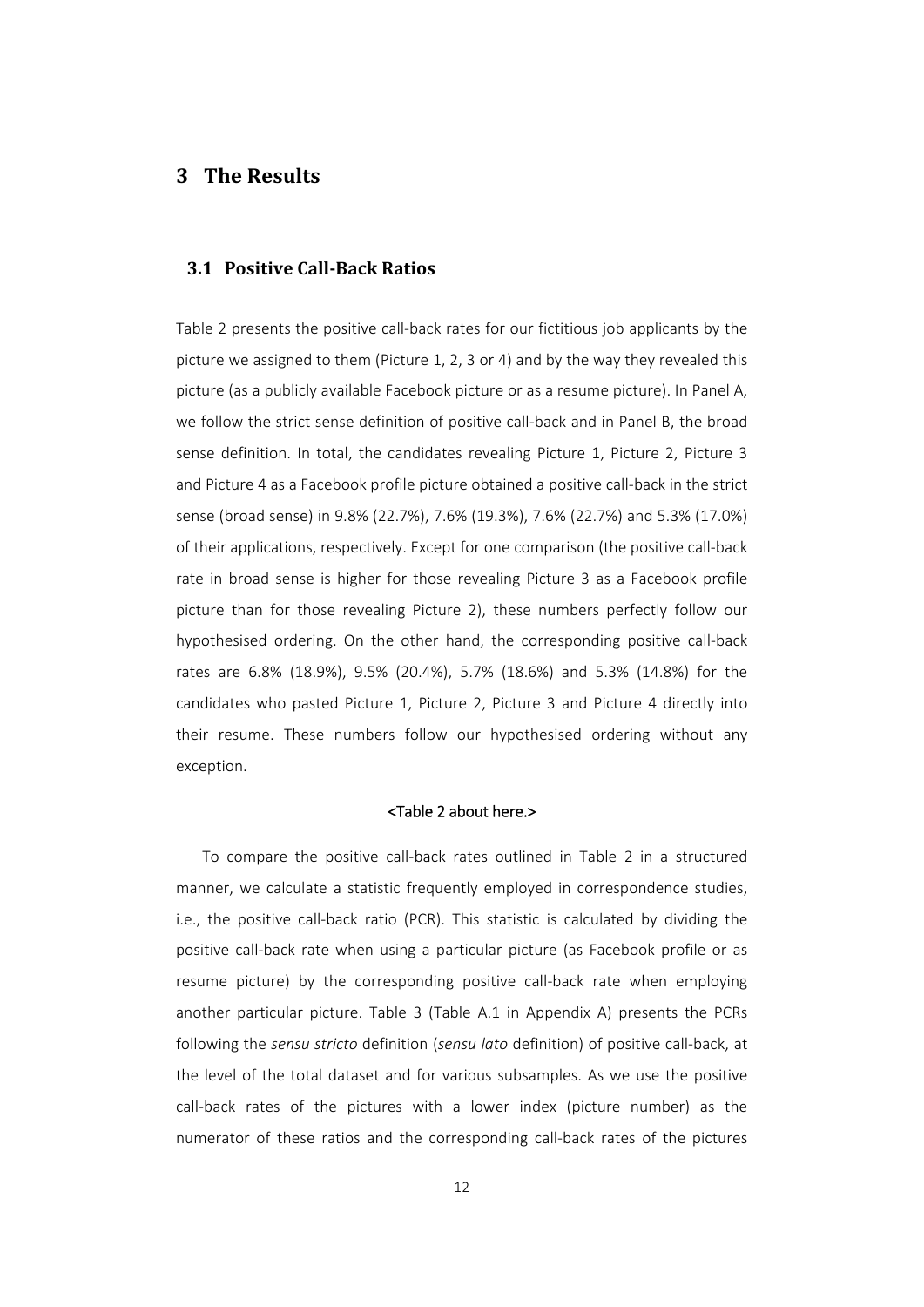with a higher index as the denominator, PCRs above 1 are expected given our hypotheses mentioned in Section 2.3. A single exception in this respect is the PCR comparing candidates with Picture 1 to candidates with Picture 2 (as we have no a priori expectations concerning their relative hiring chances).

#### <Table 3 about here.>

At the level of the total dataset, Panel A.1 shows a PCR *sensu stricto* that is significantly higher than 1 when comparing candidates using Picture 1 as Facebook profile picture to candidates using Picture 4 for the same purpose. More concretely, the PCR is 1.857, indicating that the former candidates obtained 85.7% more job interview invitations. In addition, the PCR *sensu lato* indicates a (statistically significant) 33.3% higher probability of obtaining any positive reaction for both candidates using Picture 1 and Picture 3 compared to those using Picture 4. These findings are in line with our research hypotheses and indicate that Facebook profile picture appearance does affect hiring decisions.

The significant PCRs for the pairs of candidates pasting the facial pictures directly into their resumes (presented in Panel B.1) are also consistent with our expectations. When the pictures are employed as resume pictures, we find a statistically significant preference in respect of employers for Picture 2 above (Picture 3 and) Picture 4. Taken together, our findings based on the comparison of Panel A.1 and Panel B.1 might, given the relative strengths of Picture 1 and Picture 2, be interpreted as suggestive evidence for Facebook pictures being screened more on attractiveness and resume pictures being screened more on personality traits. Or, alternatively, they might be explained by recruiters employing Facebook to screen candidates being relatively more interested in attractiveness and recruiters who do not employ Facebook being more interested in personality traits. However, our regression analysis below will show that, at least with respect to the probability of obtaining any positive reaction, we cannot reject that the variation in facial pictures does affect hiring chances equally when these pictures are used as Facebook profile pictures and when they are used as resume pictures.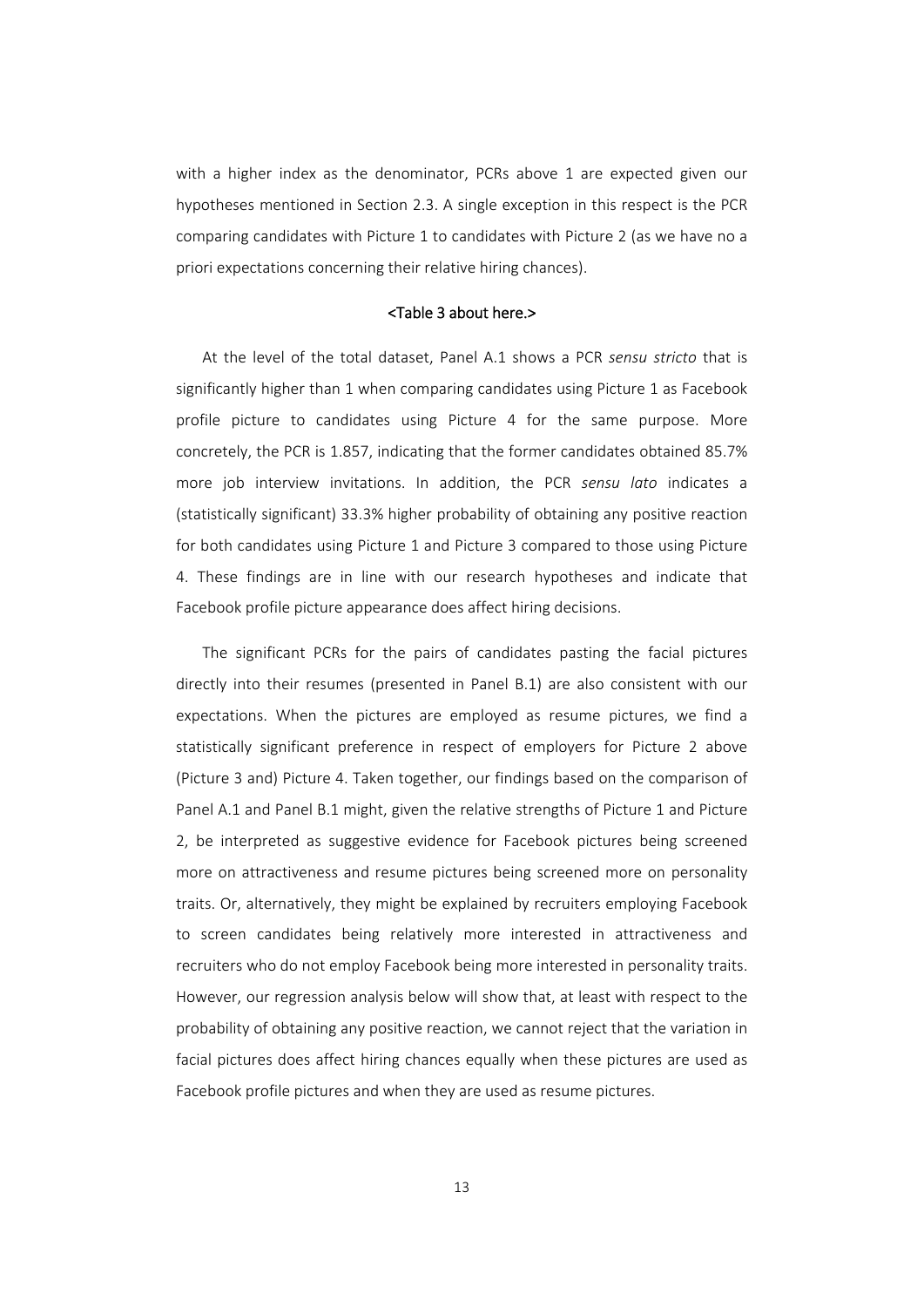Next, we breakdown our ratios of unequal treatment by Facebook profile picture by proxies of (i) the education level of the candidates, (ii) the gender of the recruiter, (iii) the level of customer contact in the posted job and (iv) the bottleneck status of the occupation. First, by construction of the experiment, we observe two education levels, i.e., secondary education ("middle‐educated") and tertiary education ("high-educated"). On the one hand, one could expect that higheducated candidates are screened more on Facebook as they seem to be more engaged on social media (Correa et al., 2010). On the other hand, theoretical and empirical studies show that, in general, unequal treatment based on subjective factors is lower for the high-educated as higher education degrees reduce uncertainty about job candidates (Baert et al., 2015a; Carlsson and Rooth, 2007; Taubman and Wales, 1974; Wood et al., 2009) and therefore, the need of making inferences about these candidates' ability based on informally gathered information about them. Second, the gender of the recruiter is proxied by the name of the contact person mentioned in the vacancy. Based on the fact that women employ social media in general and Facebook in particular more than men (Fitzgerald, 2012; Joinson, 2008), a higher surplus of beneficial Facebook profile pictures might be expected when recruiters are female, *ceteris paribus*. Third, the level of customer contact in the posted job is evaluated as intensive in case being customer‐oriented is mentioned explicitly as a required skill in the vacancy. We expect the returns on perceived attractiveness and beneficial personality traits to be higher in jobs where customer contact is more important. Finally, concerning the labour market tightness in the occupation, following Baert et al. (2015a), we first matched each vacancy one-to-one with an occupation in the classification list of the Public Employment Agency of Flanders. For each of these occupations, we were able to look up their "bottleneck" status. This status is obtained by combining three statistical criteria concerning the labour market tightness in the occupation: (i) there must be at least 10 vacancies registered in the database of the Public Employment Agency for this occupation, (ii) the vacancy filling rate in this occupation must be lower than the median filling rate for all occupations together and (iii) the median duration until a vacancy in this occupation is filled must be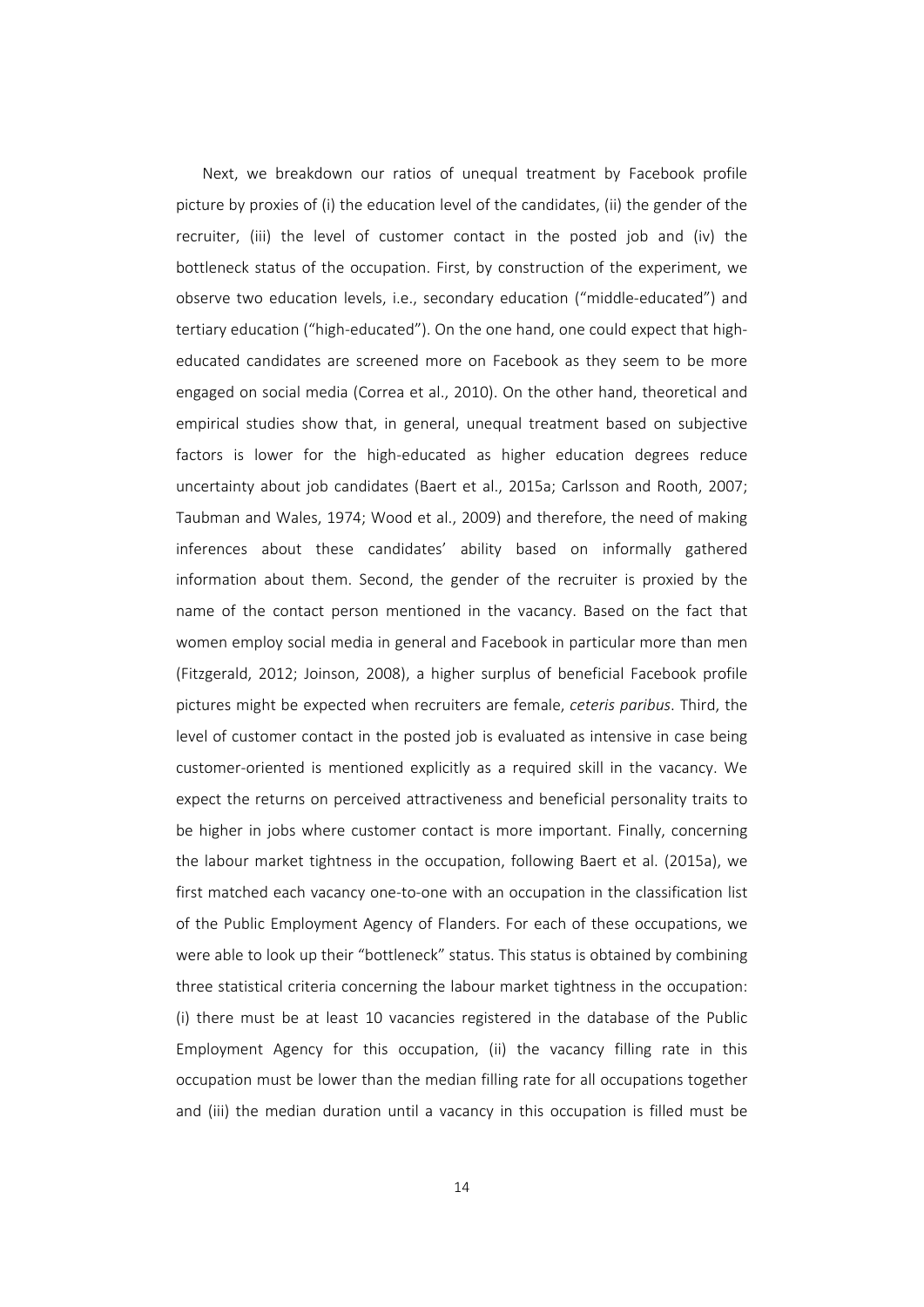greater than the median for all occupations together. When they must fill a bottleneck occupation, recruiters are expected to have a lower number of job candidates so that discriminating on (Facebook profile or resume) picture appearance is more costly. We therefore expect that the surplus of a high rated Facebook profile picture is higher in non‐bottleneck occupations.

The statistics presented in Panels A.2, A.3, A.4 and A.5 of Table 3 (and Table A.1) show that our finding of more favourable hiring chances for candidates using Picture 1 (and Picture 3) as their Facebook profile picture compared to Picture 4 are driven by the applications (i) with high-educated candidates, (ii) with female recruiters, (iii) for posted jobs with high levels of customer contact and (iv) for non‐ bottleneck occupations. With respect to (i), our findings are in line with those of Madera and Chang (2011). In addition, the presented statistics are in line with our aforementioned expectations except for the breakdown of the PCRs by the level of customer contact in the posted job. We come back to the significance of these dimensions of heterogeneity in unequal treatment based on Facebook profile picture appearance later.

### **3.2 Regression Analysis**

l

As we randomly assigned the four facial pictures to the two applications we sent to the tested vacancies, regressing positive call‐back at the individual application level on these pictures and other candidate and vacancy characteristics should lead to exactly the same statistical results for a sample size approaching infinity (both for the subsample of candidates who used these pictures as Facebook profile picture and for the subsample of candidates who used them as resume picture). However, our sample size is finite. Therefore, observable and unobservable determinants of hiring outcomes that vary across vacancies may occur to correlate with the facial pictures used. To control for this potential correlation, we perform a regression analysis controlling for random effects at the vacancy level.<sup>11</sup> In addition, this

 $11$  See, e.g., Verbeek (2004) for an introduction to random effects models. Basically, this approach allows one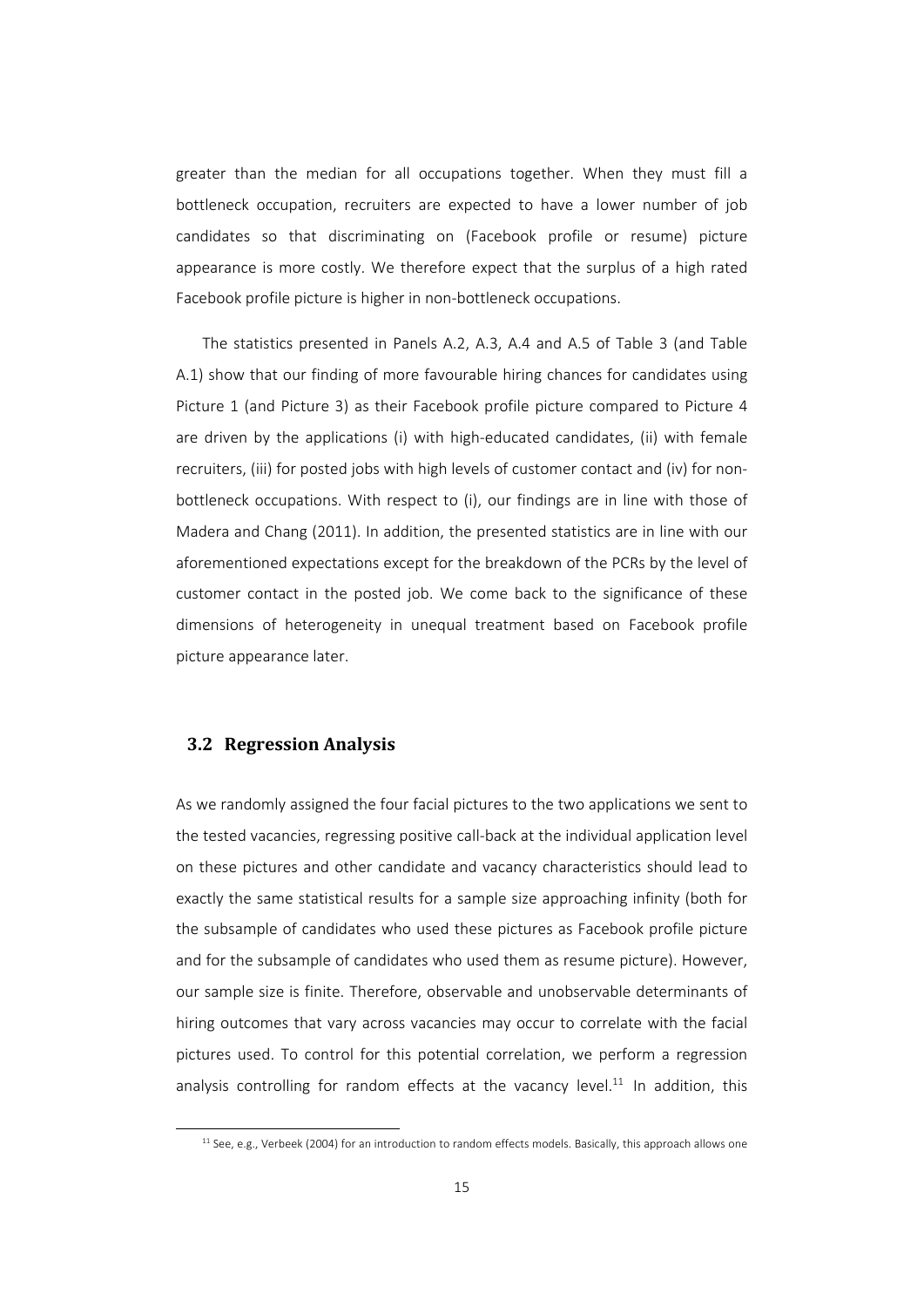regression analysis allows us to measure the independent effect of the aforementioned variables (i), (ii), (iii) and (iv) interacted with the Facebook profile (or resume) picture of the candidate.

Table 4 and Table A.2 present our regression results for the subsamples of candidates revealing their facial picture as Facebook profile picture and resume picture, respectively. We regress the outcome of positive call‐back *sensu stricto* (Models (1), (2) and (3)) and positive call‐back *sensu lato* (Models (4), (5) and (6)) on various sets of variables by means of a linear probability model with random effects at the vacancy level. For reasons of comparability of the results for our different regression models, except for the picture indicators, all variables are normalised by subtracting their mean value among the candidates with Picture 1, Picture 2 or Picture 3 as Facebook profile or resume picture. In what follows, we first focus on the results outlined in Table 4. Afterwards, we compare these results with the ones in Table A.2.

#### <Table 4 about here.>

In Model (1) and Model (4), we include only indicators of using Picture 1, Picture 2 and Picture 3 as the Facebook profile picture (thereby implicitly choosing Picture 4 as the reference picture) as explanatory variables. The regression results in Table 4 show that revealing Picture 1 as a Facebook profile picture increases the probability of job interview invitation with 2.6 percentage points (or  $38.2\%$ )<sup>12</sup> and the probability of obtaining any positive reaction with 3.8 percentage points (or 20.9%) in comparison with revealing Picture 4. In addition, revealing Picture 3 increases the probability of positive call‐back *sensu lato* with 4.1 percentage points (or 22.5%). These effects controlling for random effects at the vacancy level are somewhat lower than the ones derived from the corresponding PCRs mentioned above. Interestingly, after controlling for random effects at the vacancy level, we

to control for random factors, independently and identically distributed over, in our case, vacancies. As a result, the error term of the regression model consists of two components: a vacancy specific component and a remainder component. Random effects models can be estimated by means of the command "xtreg" in Stata. As an alternative, we estimated fixed effects models, i.e., linear regressions in which the intercept terms vary over the vacancies (Verbeek, 2004). This, however, yielded the same conclusions.

 $12$  38.2% = 0.026/0.068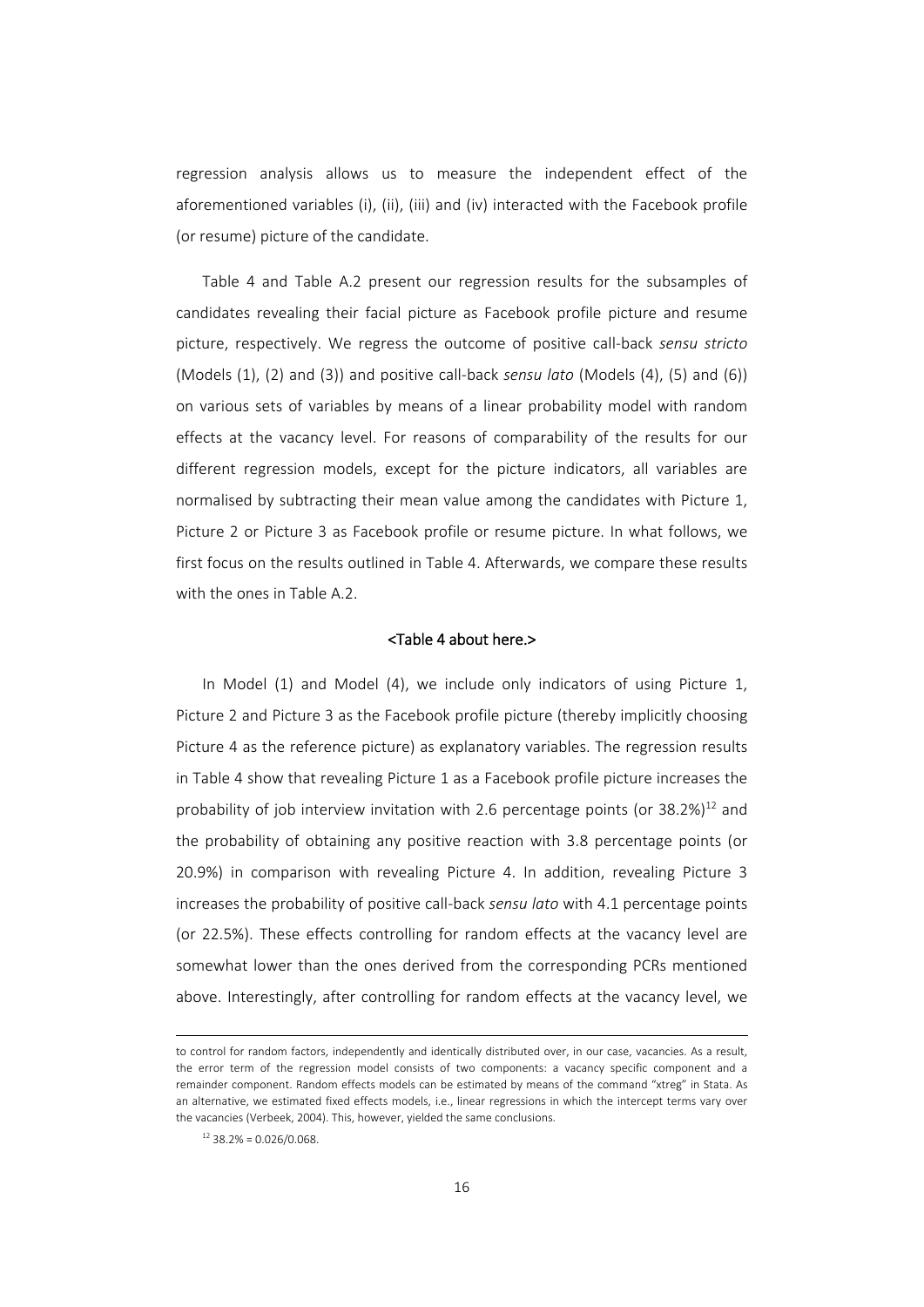also find a weakly significant preference for candidates using Picture 1 as the Facebook profile picture compared to their counterparts using Picture 2.

Next, in Model (2) and Model (4), we include indicators of the template type employed and the submission order. As the picture assignment is, by construction, not correlated with them, the inclusion of these additional variables does not change the Facebook picture effects. Moreover, positive call‐back outcomes vary neither by template type (as announced in Section 2.2) nor by place in the sending order.

Finally, in Model (3) and Model (6), we add interactions between the facial pictures used as the Facebook profile picture and indicator variables by which we want to investigate the heterogeneous effects of these pictures: (i) an indicator for high-educated candidates, (ii) an indicator for male recruiters, (iii) an indicator for jobs with intensive customer contact and (iv) an indicator for bottleneck occupations. On the one hand, the results for these models confirm our findings based on the descriptive analysis with respect to the higher surplus of high scored Facebook profile pictures for high-educated candidates and – to a lesser extent – when recruiters are female. On the other hand, we do not find significant interactions with the indicator for jobs with intensive customer contact or the indicator for bottleneck occupations after controlling for random effects at the vacancy level.

Table A.2 presents the corresponding regression results when employing the subsample of candidates pasting the facial pictures directly into their resume. In line with Panel B.1 of Table 3 and Table A.1, we find the highest positive call‐back rates when using Picture 2 as the resume picture. In addition, we find weakly significant evidence that the higher job interview invitation probability for candidates with this picture is driven by the observations for non‐bottleneck occupations.

A remaining question is whether the variation in the facial pictures we use has a lower (or higher) effect on hiring chances when the photographs are used as the Facebook profile picture than when they are used as the resume picture. By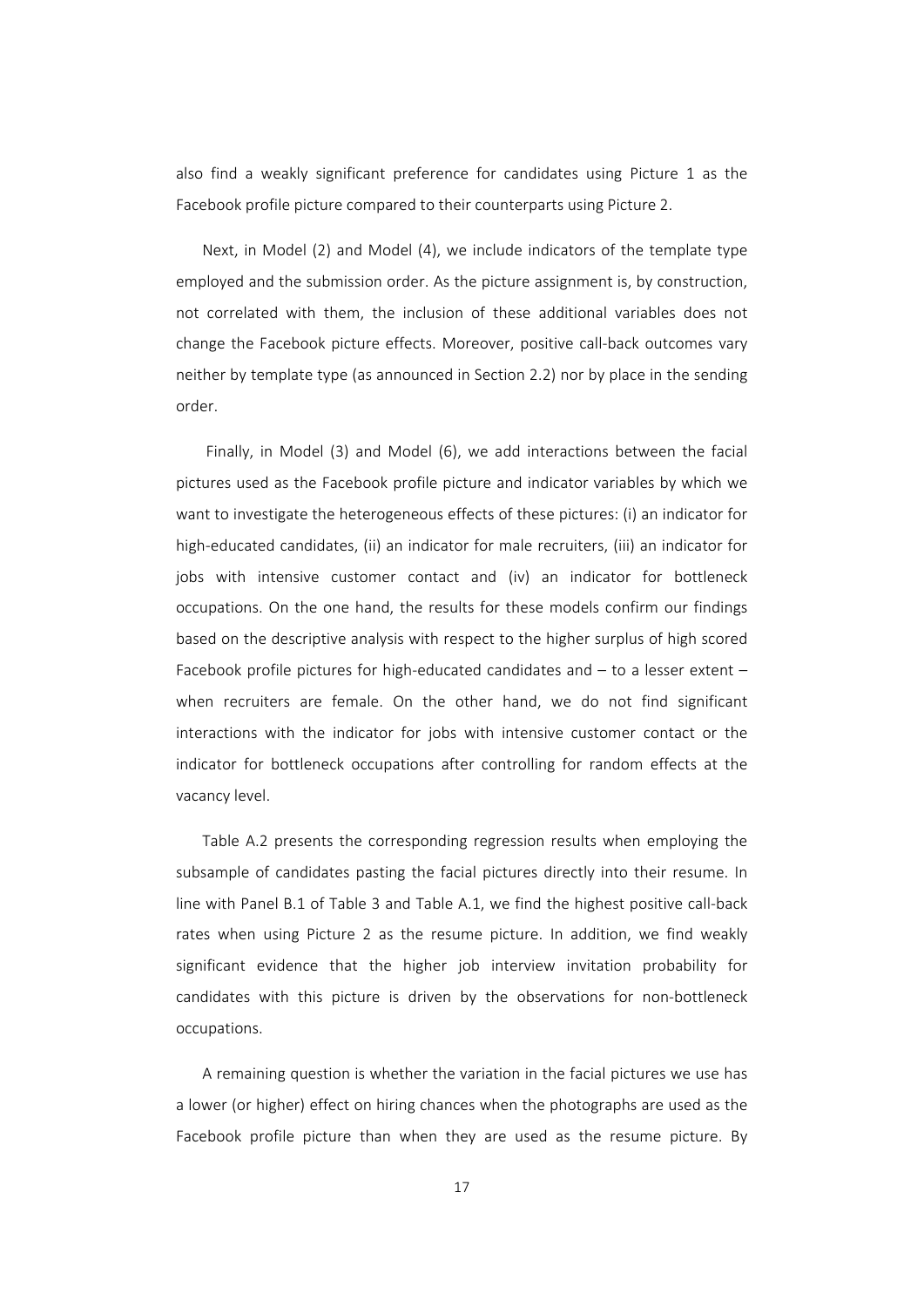comparing the effects of using Picture 1, Picture 2 and Picture 3 (in comparison with Picture 4) as the Facebook profile picture in Table 4 to the corresponding effects of pasting these pictures directly into one's resume in Table A.2, we observe (i) quite comparable effects with respect to Picture 1 and Picture 3 and (ii) a substantially higher effect of Picture 2 when used as the resume picture.

As a last exercise, which is reported in Table 5, we investigate the latter issue formally. We do this by pooling the data and regressing positive call-back on the picture indicators (used as the Facebook profile or resume picture) and interactions between the pictures assigned and an indicator of whether they were used as the Facebook profile picture.<sup>13</sup> The latter interactions are key in this exercise. Model (1) and Model (2) follow the *sensu stricto* definition of positive call‐ back, and Model (3) and Model (4) follow the *sensu lato* definition. In Model (1) and Model (2), we include flexible interactions between the three pictures and the indicator of their use as a Facebook profile picture. We find that Picture 2 is significantly more valued (in comparison with Picture 4) when used as a resume picture than when used as the Facebook profile picture. However, we do not find a difference in surplus for Picture 1 and Picture 3 (in comparison with Picture 4) by their use as a Facebook profile picture or resume picture. In addition, we can, at least with respect to the probability of positive call-back in broad sense, not reject that the additional surplus of using Picture 1, Picture 2 and Picture 3 as a Facebook profile picture (compared to using them as a resume picture) instead of Picture 4 is equal for these three pictures ( $p = 0.181$ ). Therefore, in Model (2) and Model (4), we adopt a more restrictive specification in which only one general interaction between the assignment of Picture 1, Picture 2 or Picture 3 and the use of this picture as a Facebook profile picture is included. For this more restrictive specification, we cannot reject that the effect of these "better" pictures is indifferent by whether they are used as a Facebook profile or resume picture. Thus, except for one situation (the probability of positive call‐back sensu stricto for individuals using Picture 2 compared to individuals using Picture 4), we cannot

 $13$  In addition, to control for a difference in call-back for the reference picture, i.e., Picture 4, in the situation in which it is used as a Facebook profile picture and the situation in which it is used as a resume picture, a dummy indicating members of pairs using their pictures as Facebook profile pictures is included.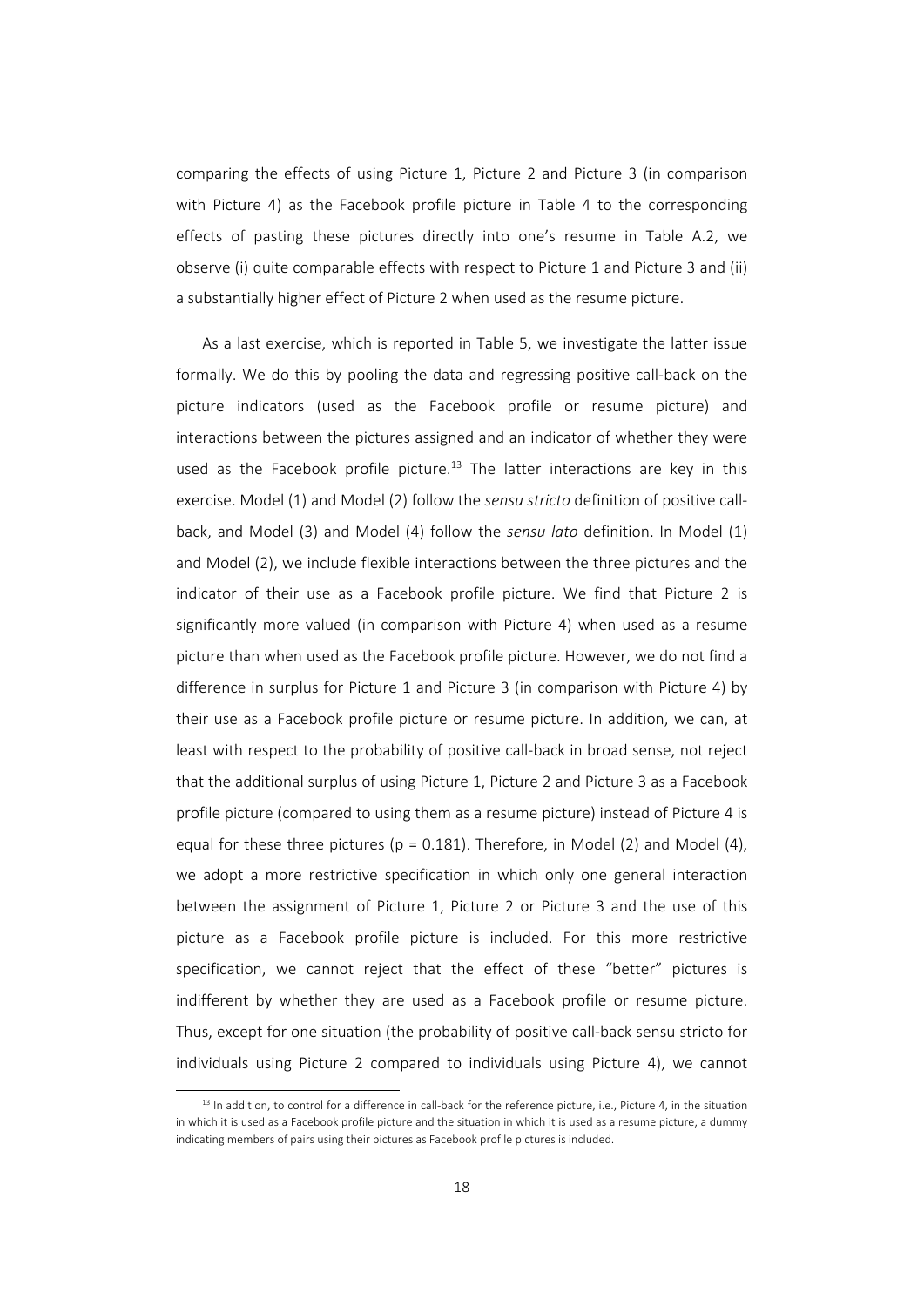reject that the surplus for the "better" pictures is equal when they are used as a Facebook picture and when they are used as a resume picture.

#### <Table 5 about here.>

# **4 Conclusion**

In this study, we contributed to the literature measuring the use of social media in screening job candidates. We presented a systematic review of this literature and concluded that all former contributions to it were based on data self‐reported by employers. We argued that this approach suffers from three methodological problems: (i) reported attitudes may deviate from actual hiring behaviour, (ii) employing social media does not mean letting social media affect hiring decisions and (iii) candidates differ in the available information on their online profile pages.

To overcome these issues, we conducted a field experiment in the Belgian labour market. Pairs of fictitious job applicants were sent to genuine job openings. To each application within a pair, we randomly assigned one out of four facial pictures varying in attractiveness and personality. For half of the vacancies, these pictures were directly pasted into the resumes, while for the other half, we assigned a candidate name to the resumes, which, by searching it on Google or by submitting it to the Facebook search bar, led to a single Facebook profile. These fictitious profiles were under our control and only publicly displayed the profile picture. By monitoring the subsequent reactions from the employer side, the effect of the Facebook profile pictures was identified directly and could be interpreted in a causal way. Due to the design of the experiment, we could measure the effect of the Facebook profile pictures as such and in comparison with their effect when pasted directly into the candidates' resumes.

We found that candidates with the most beneficial Facebook picture got approximately 39% more job interview invitations and 21% more positive reactions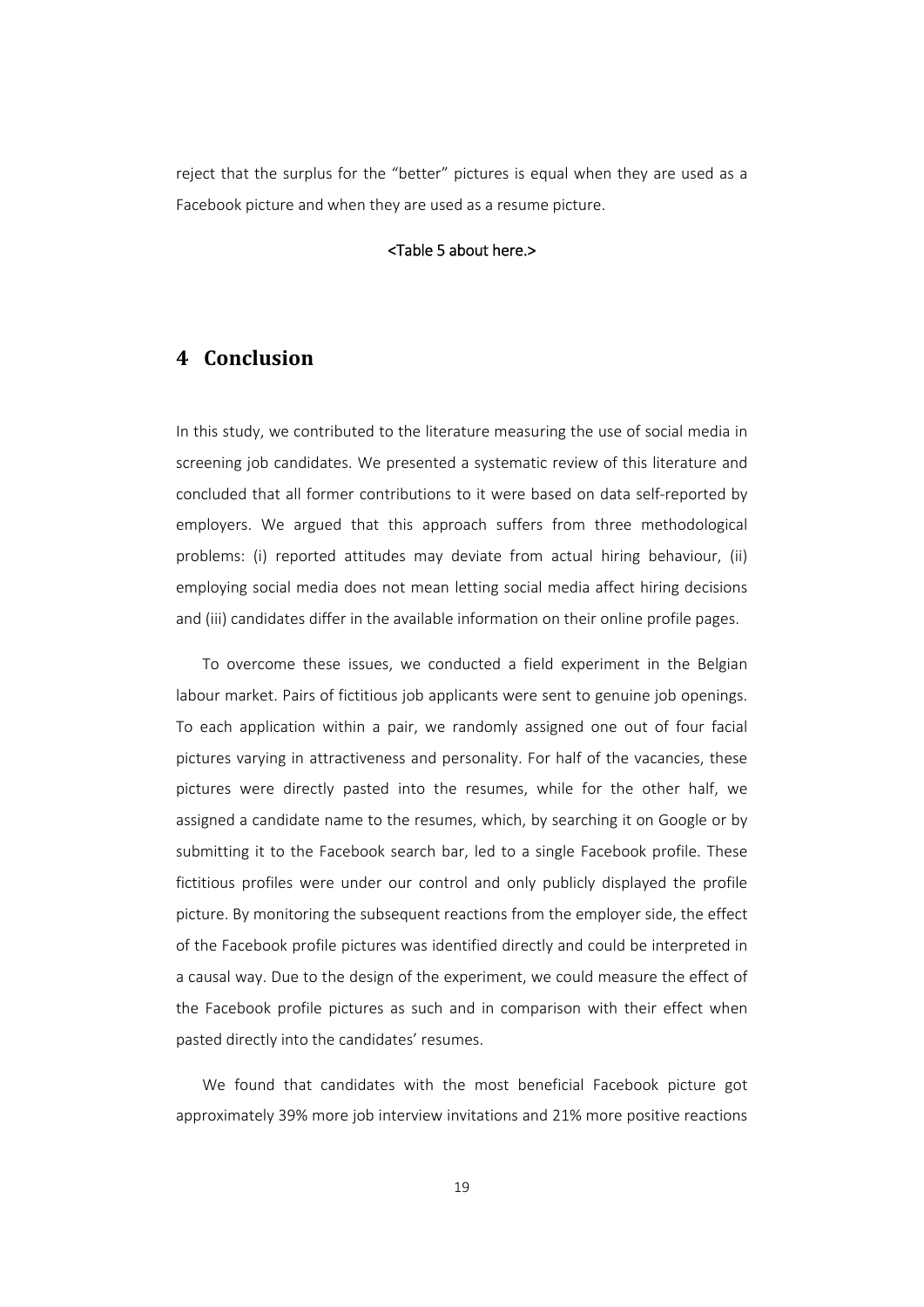in a broad sense compared to candidates with the least beneficial picture. This surplus of a favourable Facebook picture was higher for the higher educated. In addition, we found suggestive evidence for a higher surplus when recruiters were female. Moreover, we could not reject that variation in Facebook profile pictures affects positive call‐back in a broad sense with the same magnitude as (the same) variation in resume pictures. A potential explanation for this finding is the fact that only part of the recruiters screen Facebook is compensated for by their perception of Facebook profile pictures as more honest signals of applicants' ability and commitment.

An important limitation of the current study is that we measured only the impact of a very specific social media item, i.e., individuals' Facebook profile picture, on hiring chances.<sup>14</sup> However, for many job candidates, this profile picture is the only element that they make publicly available on Facebook, and by extension – given that Facebook is by far the most popular social networking website – on social media. Thereby, this profile picture is often the only social media item employers are able to screen in practice. Nevertheless, we are in favour of future studies exploring whether other components of publicly available information also affect the employment opportunities of users of social networking sites. The relative importance of these components could, for instance, be studied by means of eye tracking experiments<sup>15</sup> in which recruiters are asked to make fictitious hiring decisions based on job candidates' (fully public) social networking profiles and their eye movements when screening these profiles are followed (and analysed).

<sup>&</sup>lt;sup>14</sup> In addition, the reader might mention that correspondence experiments focus on a very particular outcome, i.e., call‐back rates for first interviews. As a result, our findings do not allow making any statements about unequal treatment based on Facebook profile picture appearance in the later stages of the screening process. However, Bertrand and Mullainathan (2004) argue that a lower number of interview invitations is expected to be reflected in reduced job offers. Furthermore, because job interviews are costly, employers invite job candidates to an interview only if these applicants have a reasonable chance of getting the job.

<sup>&</sup>lt;sup>15</sup> An example of an eye tracking experiment applied to unequal treatment in the labour market is Lahey et al. (2015).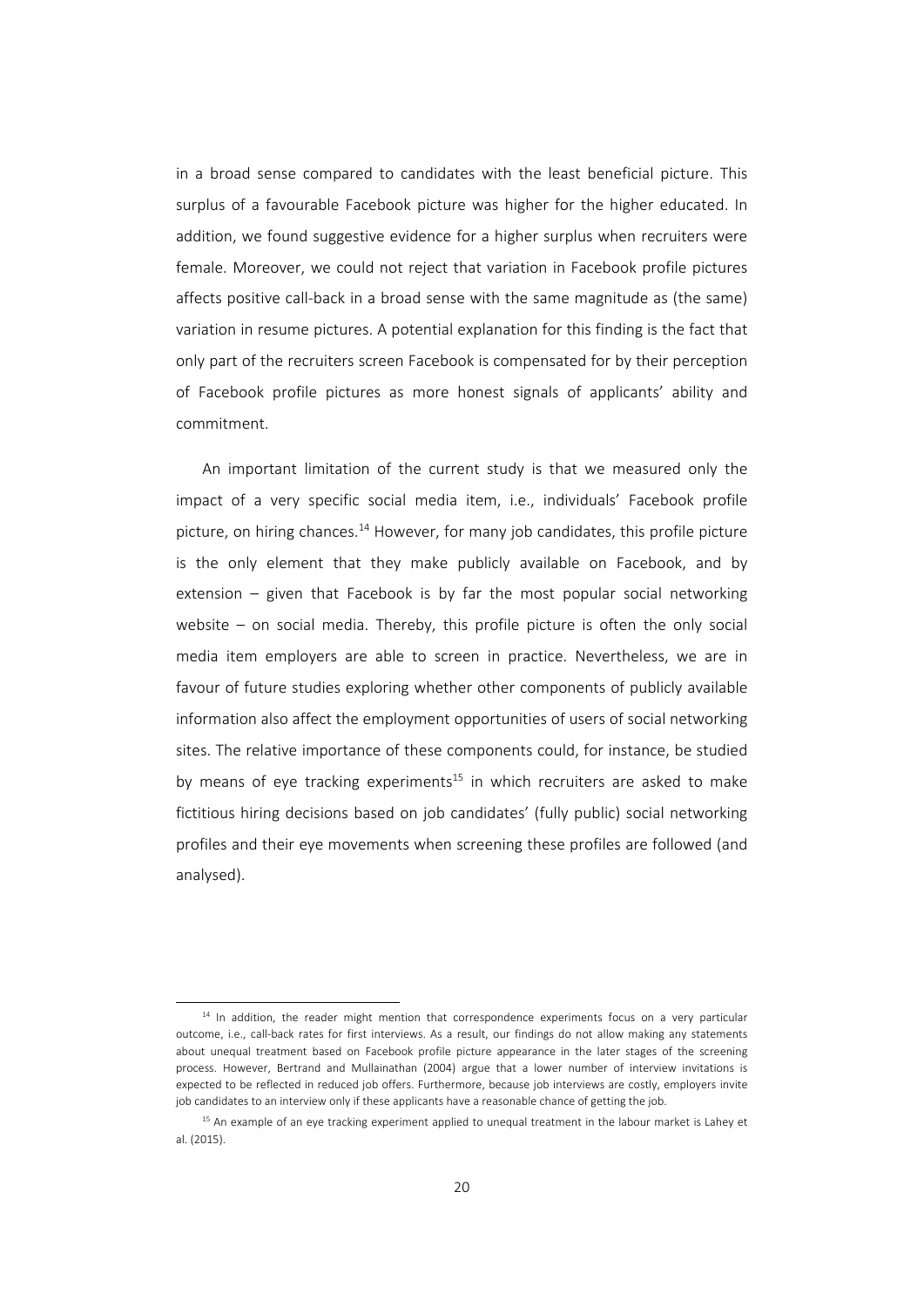### **References**

Back, M., Stopfer, J., Vazire, S., Gaddis, S., Schmukle, S., Egloff, B., Gosling, S. (2010): Facebook Profiles Reflect Actual Personality, Not Self‐Idealization. *Psychological Science*, 20, 1–3.

Baert, S. (2014): Career Lesbians. Getting Hired for Not Having Kids? *Industrial Relations*, 45, 543–561.

Baert, S., Cockx, B., Gheyle, N., Vandamme, C. (2015a): Is There Less Discrimination in Occupations Where Recruitment Is Difficult? *ILR Review*, 68, 467– 500.

Baert, S., Decuypere, L. (2014): Better sexy than flexy? A lab experiment assessing the impact of perceived attractiveness and personality traits on hiring decisions. *Applied Economics Letters*, 21, 597–601.

Baert, S., Norga, J., Thuy, Y., Van Hecke, M. (2015b): Getting Grey Hairs in the Labour Market. An Alternative Experiment on Age Discrimination. *IZA Discussion Paper Series*, 9289.

Barrick, M. R., Mount, M. K. (1991): The big five personality dimensions and job performance: a meta‐analysis. *Personnel Psychology*, 44, 1–26.

Berkelaar, B. L., Scacco, J. M., Birdsell, J. L. (2015): The worker as politician: How online information and electoral heuristics shape personnel selection and careers. *New Media & Society*, 17, 1377–1396.

Bertrand, M., Mullainathan, S. (2004): Are Emily and Greg more employable than Lakisha and Jamal? A field experiment on labor market discrimination. *American Economic Review*, 94, 991–1013.

Bloothooft, G., Onland, D. (2011): Socioeconomic determinants of first names. *Names*, 59, 25–41.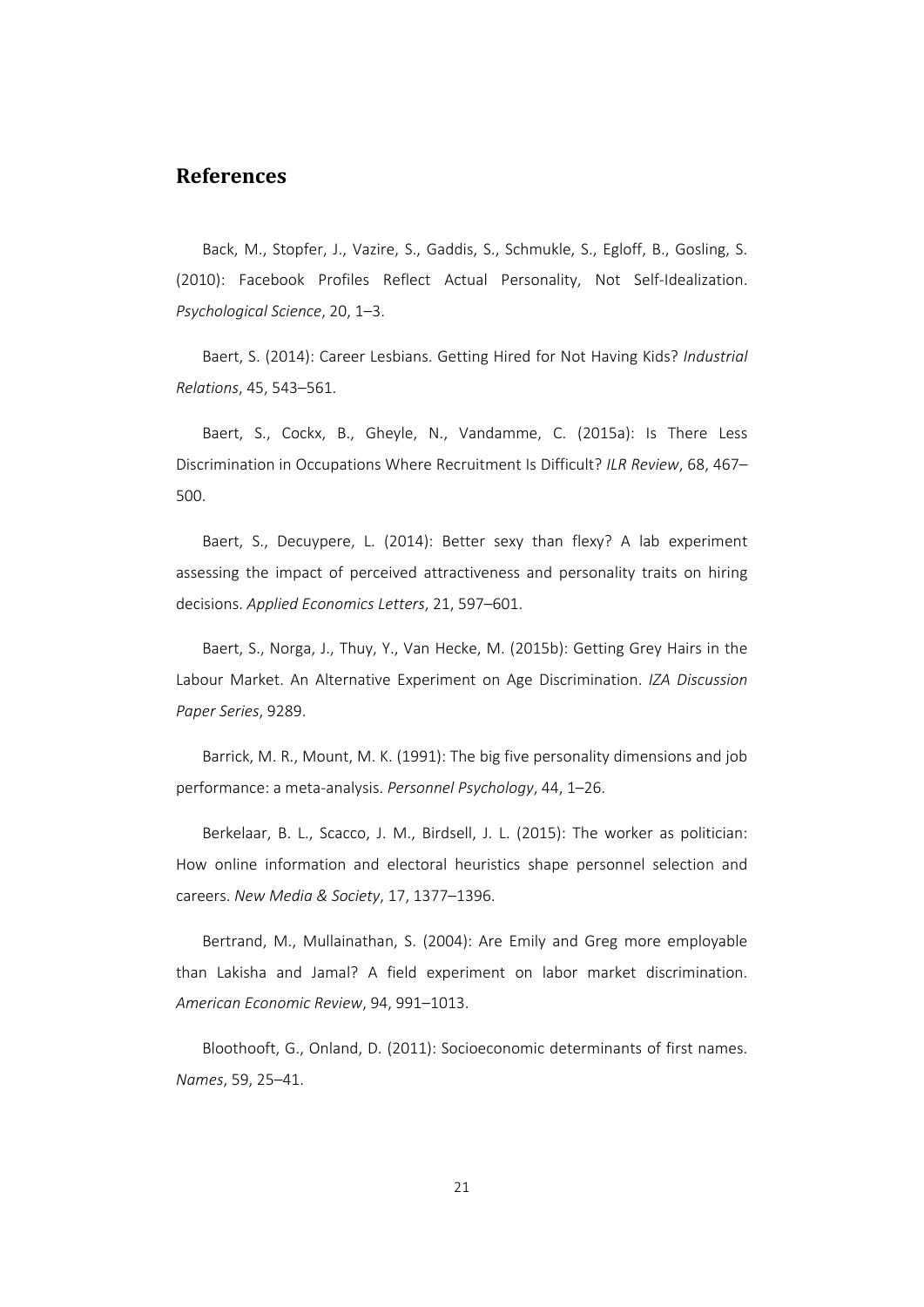Bohnert, D., Ross, W. H. (2010): The Influence of Social Networking Web Sites on the Evaluation of Job Candidates. *Cyberpsychology, Behavior and Social Networking*, 13, 341–347.

Boyd, D. M., Ellison, N. B. (2007): Social network sites: Definition, history and scholarship. *Journal of Computer Mediated Education*, 13, 210–230.

Brandenburg, C. (2008): Newest Way to Screen Job Applicants: A Social Networker's Nightmare. *Federal Communications Law Journal*, 60, 597–626.

Broughton, A., Foley, B., Ledermaier, S., Cox, A. (2013): The use of social media in the recruitment process. *ACAS Research Papers*, 03/13.

Brown, V. R., Vaughn, E. (2011): The Writing on the (Facebook) Wall: The Use of Social Networking Sites in Hiring Decisions. *Journal of Business and Psychology*, 26, 219–225.

Caers, R., Castelyns, V. (2011): LinkedIn and Facebook in Belgium: The Influences and Biases of Social Network Sites in Recruitment and Selection Procedures. *Social Science Computers Review*, 29, 437–448.

Caers, R., De Freyter, T., De Couck, M., Stough, T., Vigna, C., Du Bois, C. (2013): Facebook: A literature review. *New Media & Society*, 15, 984–1002.

CareerBuilder (2012): Thirty‐seven percent of companies use social networks to research potential job candidates, according to new CareerBuilder Survey. Retrieved 28 August 2015 from http://www.careerbuild‐ er.com/share/aboutus/pressreleasesdetail.aspx?id=pr691&sd=4%2F18%2F2012&e d=4%2F18%2F2099.

Carlsson, M., Rooth, D.‐A. (2007): Evidence of ethnic discrimination in the Swedish labor market using experimental data. *Labour Economics*, 14, 716–729.

Chauhan, R. S., Buckley, M. R., Harvey, M. G. (2013): Facebook and personnel selection: What's the big deal? *Organizational Dynamics*, 42, 126–134.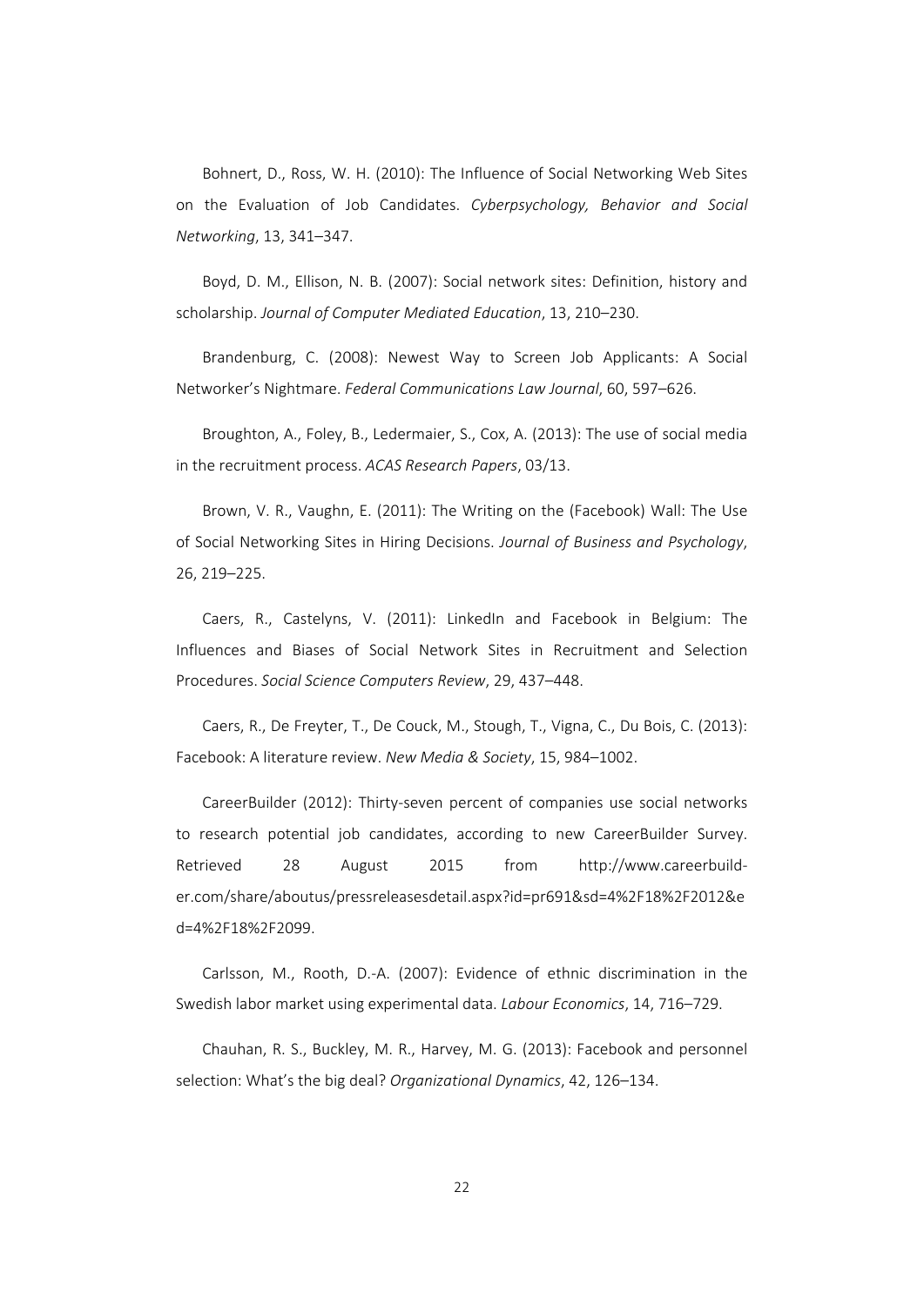Clark, A. S. (2006): Employers look at Facebook, too. Retrieved 28 August 2015 from http://www.cbsnews.com/stories/2006/06/20/eveningnews/main1734920.s‐ html.

Correa, T., Hinsley, A. W., Gil de Zúñiga, H. (2010): Who interacts on the Web? The intersection of users' personality and social media use. *Computers in Human Behavior*, 26, 247–253.

Davison, H. K., Maraist, C. C., Bing, M. (2011): Friend or Foe? The Promise and Pitfalls of Using Social Networking Sites for HR Decisions. *Journal of Business and Psychology*, 26, 153–159.

Drydakis, N. (2009): Sexual orientation discrimination in the labour market. *Labour Economics*, 16, 364–372.

Drydakis, N. (2011): Women's Sexual Orientation and Labor Market Outcomes in Greece. *Feminist Economics*, 17, 89–117.

Du, W. (2007): Job candidates get tripped up by Facebook: Many students learn the hard way that online image can limit opportunity. Retrieved 28 August 2015 from http://www.msnbc.msn.com/id/20202935/print/1/displaymode/1098.

Elzweig, B., Peeples, D. K. (2009): Using social networking web sites in hiring and retention decisions. *S.A.M. Advanced Management Journal*, 74, 27–35.

Eriksson, S., Rooth, D.‐O. (2014): Do Employers Use Unemployment as a Sorting Criterion When Hiring? Evidence from a Field Experiment. *American Economic Review*, 104, 1014–1039.

Facebook (2015): Our Mission. Retrieved 28 August 2015 from http://newsroom.fb.com/company‐info.

Fitzgerald, B. (2012): More Women On Facebook, Twitter And Pinterest Than Men. Retrieved 28 August 2015 from http://www.huffington‐ post.com/2012/07/09/women‐facebook‐twitter‐pinterest‐n‐1655164.html.

Gibbs, C., MacDonald, F., MacKay, K. (2015): Social media usage in hotel human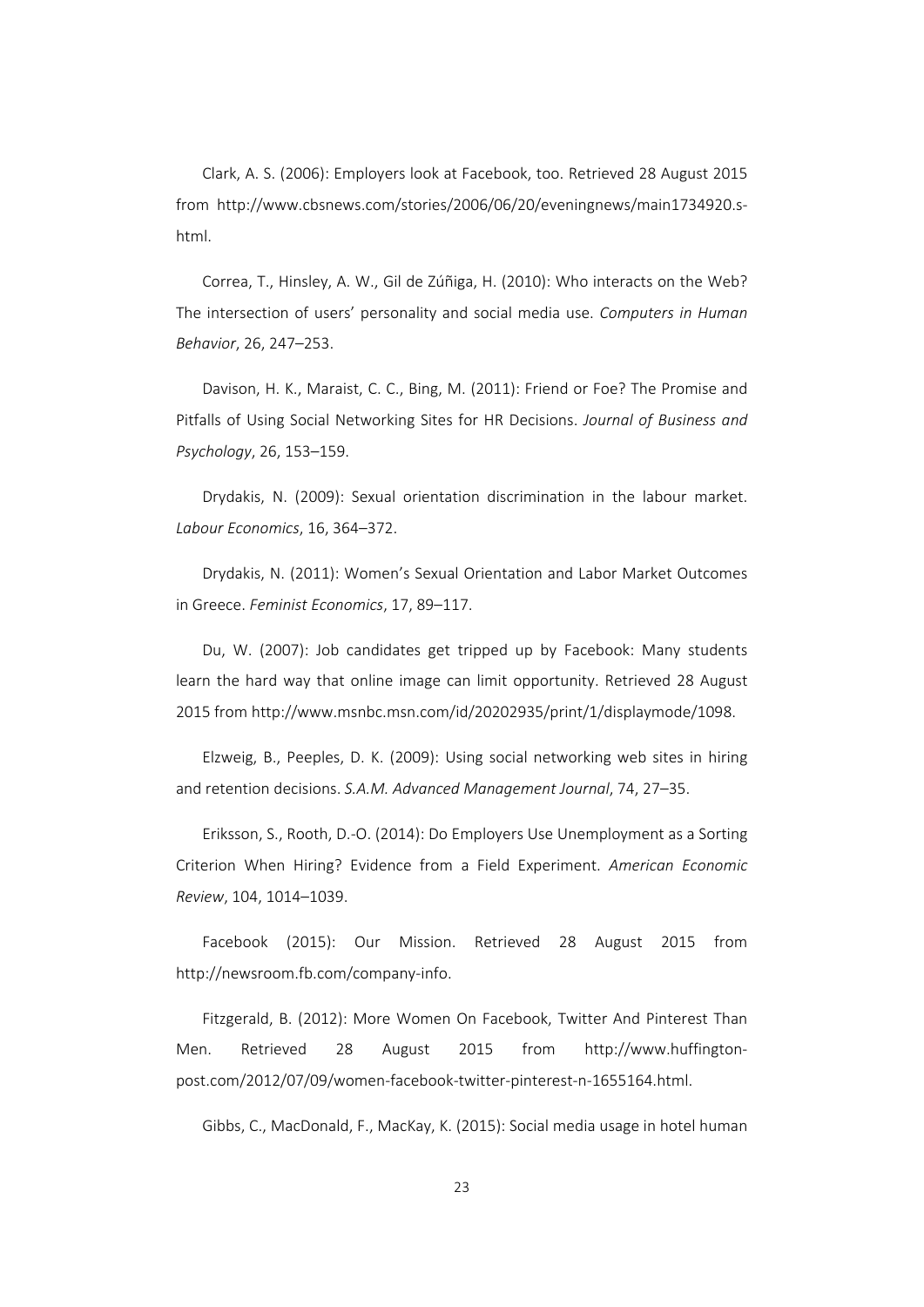resources: recruitment, hiring and communication. *International Journal of Contemporary Hospitality Management*, 27, 170–184.

Gosling, S. D., Gaddis, S., Vazire, S. (2008): First impressions from the environments that we create and inhabit. In Skowronski, J., Ambady, N. (Eds.): *First impressions*. New York: Guilford.

Gosling, S. D., Rentfrow, P. J., Swann, W. B. (2003): A very brief measure of the big‐five personality domains. *Journal of Research in Personality*, 37, 504–28.

Heineck, G. (2011): Does it Pay to Be Nice? Personality and Earnings in the United Kingdom. *ILR Review*, 64, 1020–1038.

Heineck, G., Anger, S. (2010): The returns to cognitive abilities and personality traits in Germany. *Labour Economics*, 17, 535–546.

Joinson, A. N. (2008): 'Looking at', 'Looking up' or 'Keeping up with' people? Motives and uses of Facebook. *CHI Proceedings*, 2008, 1027–1036.

Kluemper, D. H., Rosen, P. A. (2009): Future employment selection methods: evaluating social networking web sites. *Journal of Managerial Psychology*, 24, 567– 580.

Kramer, N. C., Winter, S. (2008): Impression Management 2.0: The relationship of self‐esteem, extraversion, self‐efficacy and self‐presentation within social networking sites. *Journal of Media Psychology: Theories, Methods and Applications*, 20, 106–113.

Kravets, D. (2013): Six states bar employers from demanding Facebook passwords. Retrieved 28 August 2015 from http://www.wired.com/threatlevel/20‐ 13/01/password‐protected‐states.

Kroft, K., Lange, F., Notowidigdo, M. J. (2013): Duration Dependence and Labor Market Conditions: Evidence from a Field Experiment. *Quarterly Journal of Economics*, 128, 1123–1167.

Lahey, J., Oxley, D. R., Alexander, G. (2015): Age Discrimination Using Resumes.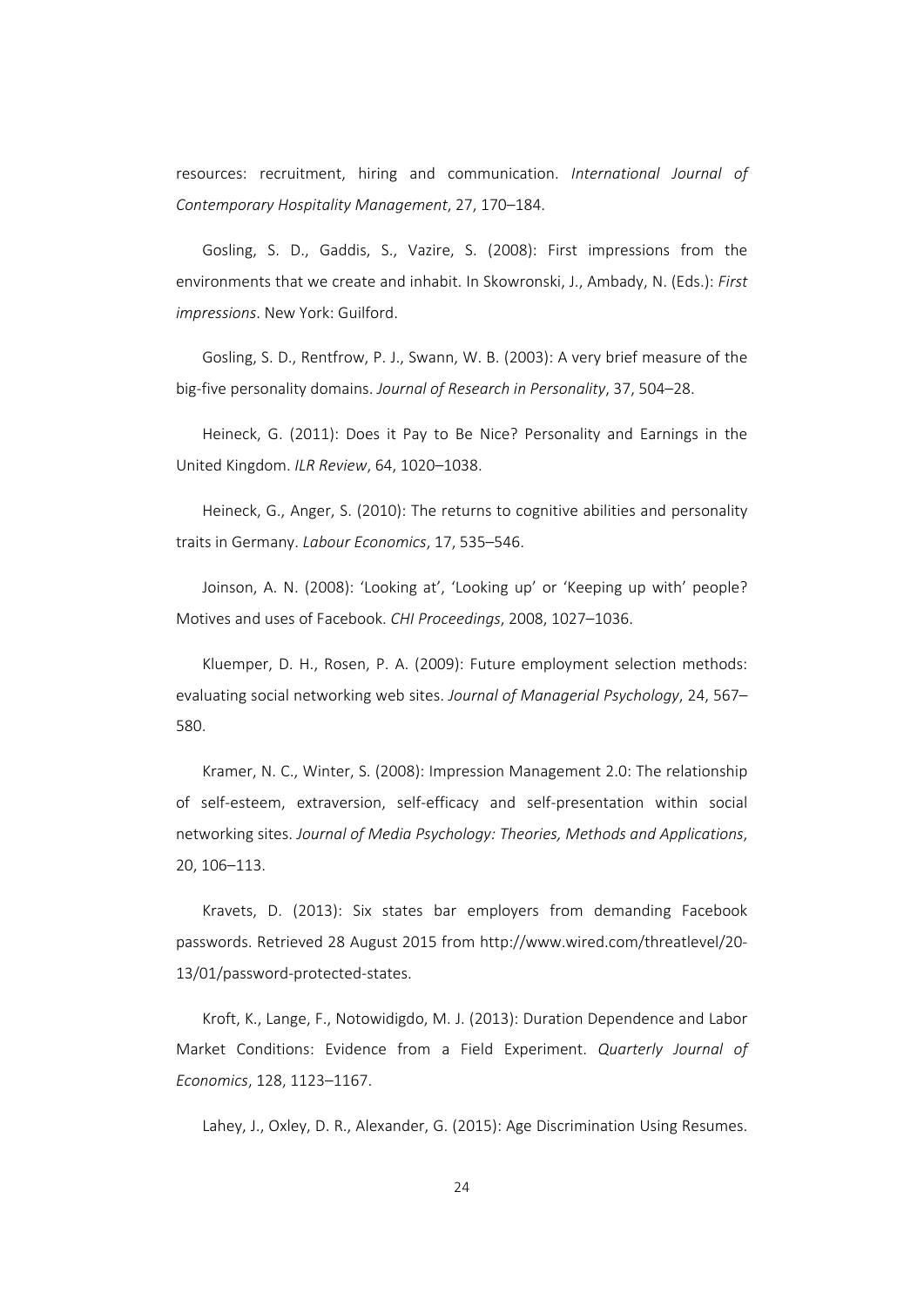*Report Prepared for the Alfred P. Sloan Foundation*. Retrieved 28 August 2015 from http://www.cla.auburn.edu/economics/assets/File/LaheyAgeDiscrimination.pdf.

Levinson, M. (2010): Social networking ever more critical to job search success. Retrieved 28 August 2015 from http://www.cio.com/article/2417135/careers‐ staffing/social‐networking‐ever‐more‐critical‐to‐job‐search‐success.html.

Lopez Bóo, F., Rossi, M., Urzúa, S. (2013): The labor market return to an attractive face: Evidence from a field experiment. *Economics Letters*, 118, 170–172.

Madera, J. M., Chang, W. (2011): Using Social Network Sites to Investigate Employees in the Hospitality Industry. *International CHRIE Conference‐Refereed Track*, 20.

Mauzer‐Fazio, M., Lei, L. (2015): "As rare as a panda." How facial attractiveness, gender, and occupation affect interview callbacks at Chinese firms. *International Journal of Manpower*, 36, 68–85.

Mueller, G., Plug, E. (2006): Estimating the effect of personality on male and female earnings. *ILR Review*, 60, 3–22.

Nikolaou, I. (2014): Social Networking Web Sites in Job Search and Employee Recruitment. *International Journal of Selection and Assessment*, 22, 179–189.

Nyhus, E., Pons, E. (2005): The effects of personality on earnings. *Journal of Economic Psychology*, 26, 363–384.

Pager, D. (2007): The use of field experiments for studies of employment discrimination: contributions, critiques, and directions for the future. *Annals of the American Academy of Political and Social Science*, 609, 104–133.

Pager, D., Quillian, L. (2005): Walking the talk? What Employers Say Versus What They Do. *American Sociological Review*, 70, 355–380.

Preston, J. (2011): Social media history becomes a new job hurdle. Retrieved 28 August 2015 from http://www.nytimes.com/2011/07/21/technology/social‐media‐ history‐becomes‐a‐new‐job‐hurdle.html.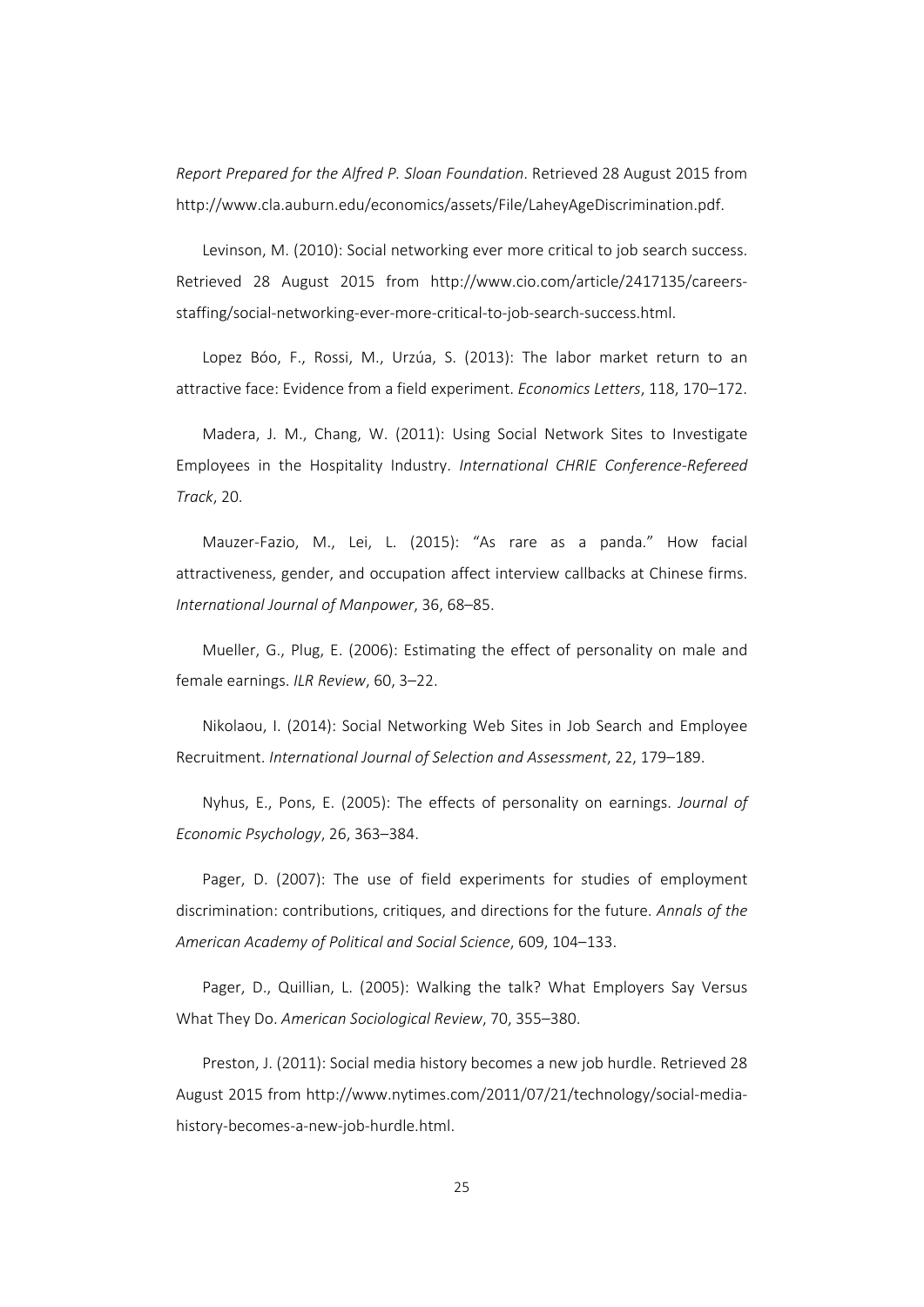Rains, S. A., Brunner, S. R. (2015): What can we learn about social network sites by studying Facebook? A call and recommendations for research on social network sites. *New Media & Society*, 17, 114–131.

Riach, P. A., Rich, J. (2002): Field Experiments of Discrimination in the Market Place. *Economic Journal*, 112, 480–518.

Rooth, D.‐O. (2009): Obesity, Attractiveness, and Differential Treatment in Hiring: A Field Experiment. *Journal of Human Resources*, 44, 710–735.

Roth, P., Bobko, P., Van Iddekinge, C., Tatcher, J. (2013): Social Media in Employee–Selection–Related Decisions: A Research Agenda for Uncharted Territory. *Journal of Management*, 20, 1–30.

Roulin, N., Bangerter, A. (2013): Social Networking Websites in Personnel Selection. A Signaling Perspective on Recruiters' and Applicants' Perceptions. *Journal of Personnel Psychology*, 12, 143–151.

Ruffle, B., Shtudiner, Z. (2015): Are Good‐Looking People More Employable? *Management Science*, 61, 1760–1776.

Shea, K., Wesley, J. (2006): How social networking sites affect students, career services and employers. *NACE Journal*, 66, 26–32.

SHRM (2011): SHRM survey findings: The use of social networking websites and online search engines in screening job candidates. Retrieved 28 August 2015 from http://www.shrm.org/research/surveyfindings/articles/pages/theuseofsocialnetwo rkingwebsitesandonlinesearchenginesinscreeningjobcandidates.aspx.

Slovensky, R., Ross, W. (2012): Should human resource managers use social media to screen job applicants? Managerial and legal issues in the USA. *Info*, 14, 55–69.

Smith, W. P., Kidder, D. (2010): You've been tagged! (Then again, maybe not): Employers and Facebook. *Business Horizons*, 53, 491–499.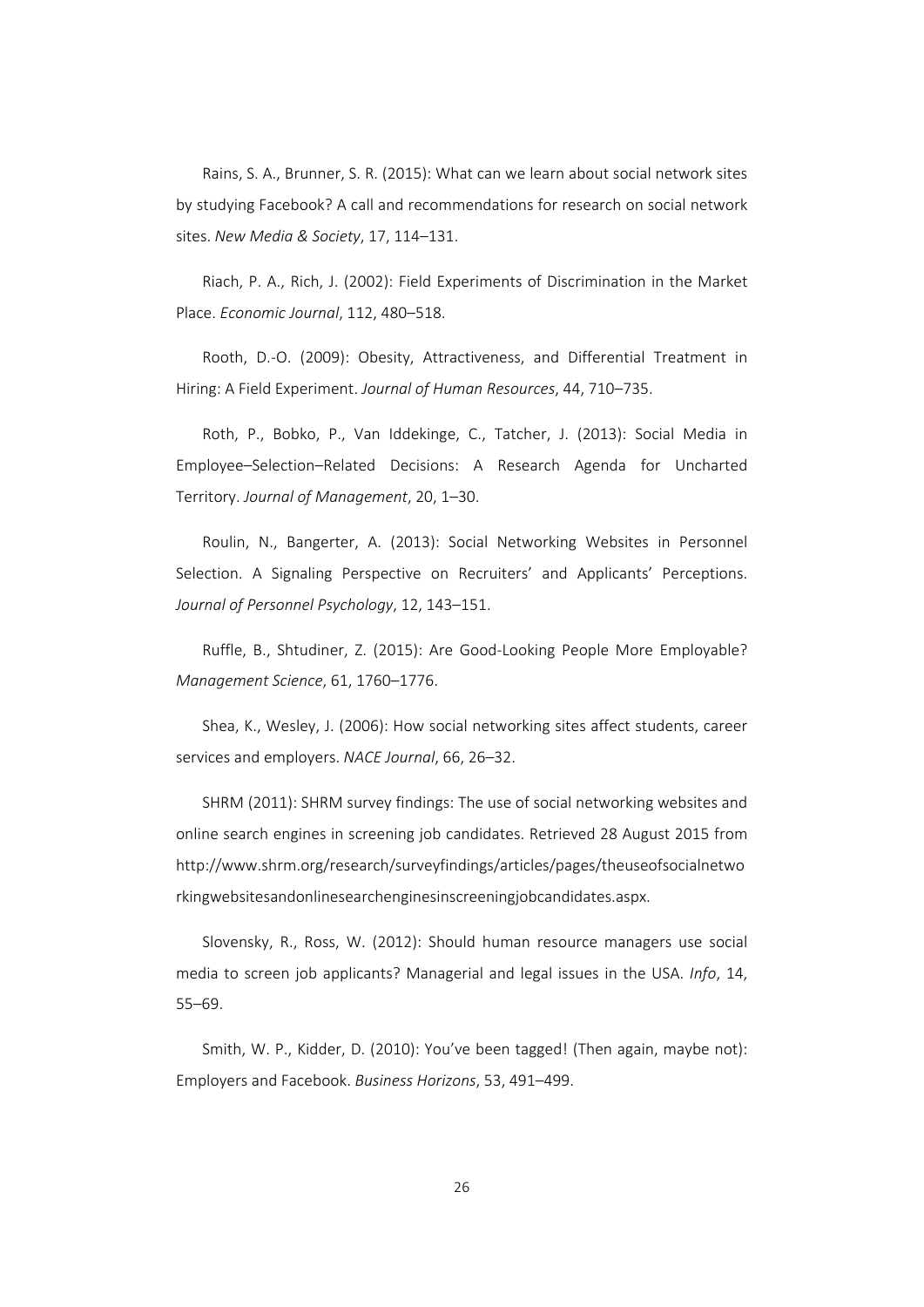Stone, B. (2006): Web of risks: Students adore social-networking sites like Facebook, but indiscreet postings can mean really big trouble. *Newsweek*, 148, 76.

Taubman, P. J., Wales, T. (1974): *Higher Education and Earnings: College as an Investment and Screening Device*. Massachusetts: NBER Books.

Tufts, S. H., Jacobson, W. S., Stevens, M. S. (2015): Status Update: Social Media and Local Government Human Resource Practices. *Review of Public Personnel Administration*, 35, 193–207.

Verbeek, M. (2004): *A Guide to Modern Econometrics*. Chicester: John Wiley & Sons Ltd.

Wilson, R. E., Gosling, S. D., Graham, L. T. (2012): A Review of Facebook Research in the Social Sciences. *Perspectives on Psychological Science*, 7, 203–220.

Wood, M., Hales, J., Purdon, S., Sejersen, T., Hayllar, O. (2009): A test for racial discrimination in recruitment practice in British cities. *DWP Research Reports*, 607.

Zeidner, R. (2007): How deep can you probe? *HRMagazine*, 52, 57–60.

Zhang, Y., Leung, L. (2015): A review of social networking service (SNS) research in communication journals from 2006 to 2011. *New Media & Society*, 17, 1007– 1024.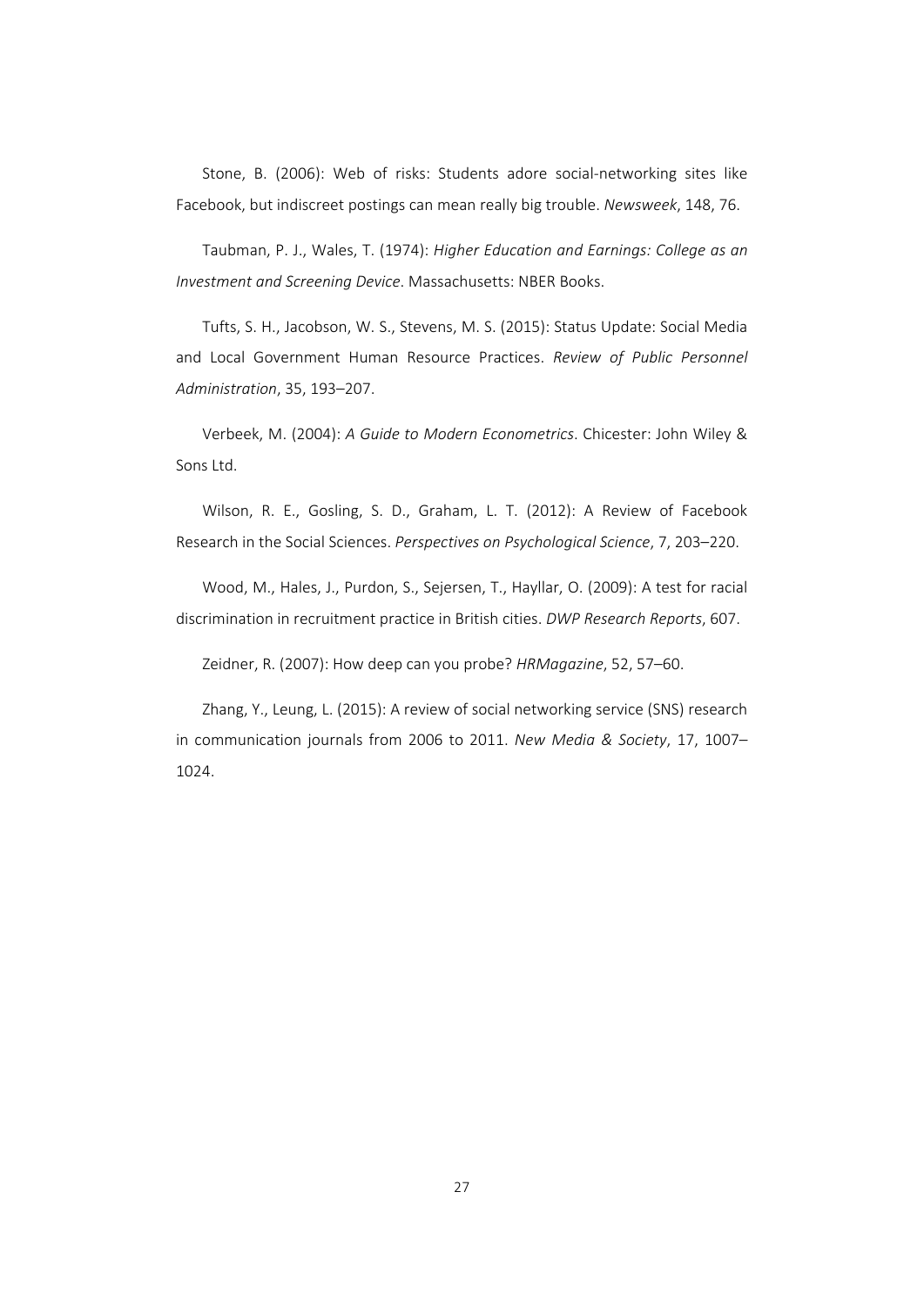# **Appendix A: Additional Figures and Tables**

<Figure A.1 about here.>

<Figure A.2 about here.>

<Figure A.3 about here.>

<Figure A.4 about here.>

<Table A.1 about here.>

<Table A.2 about here.>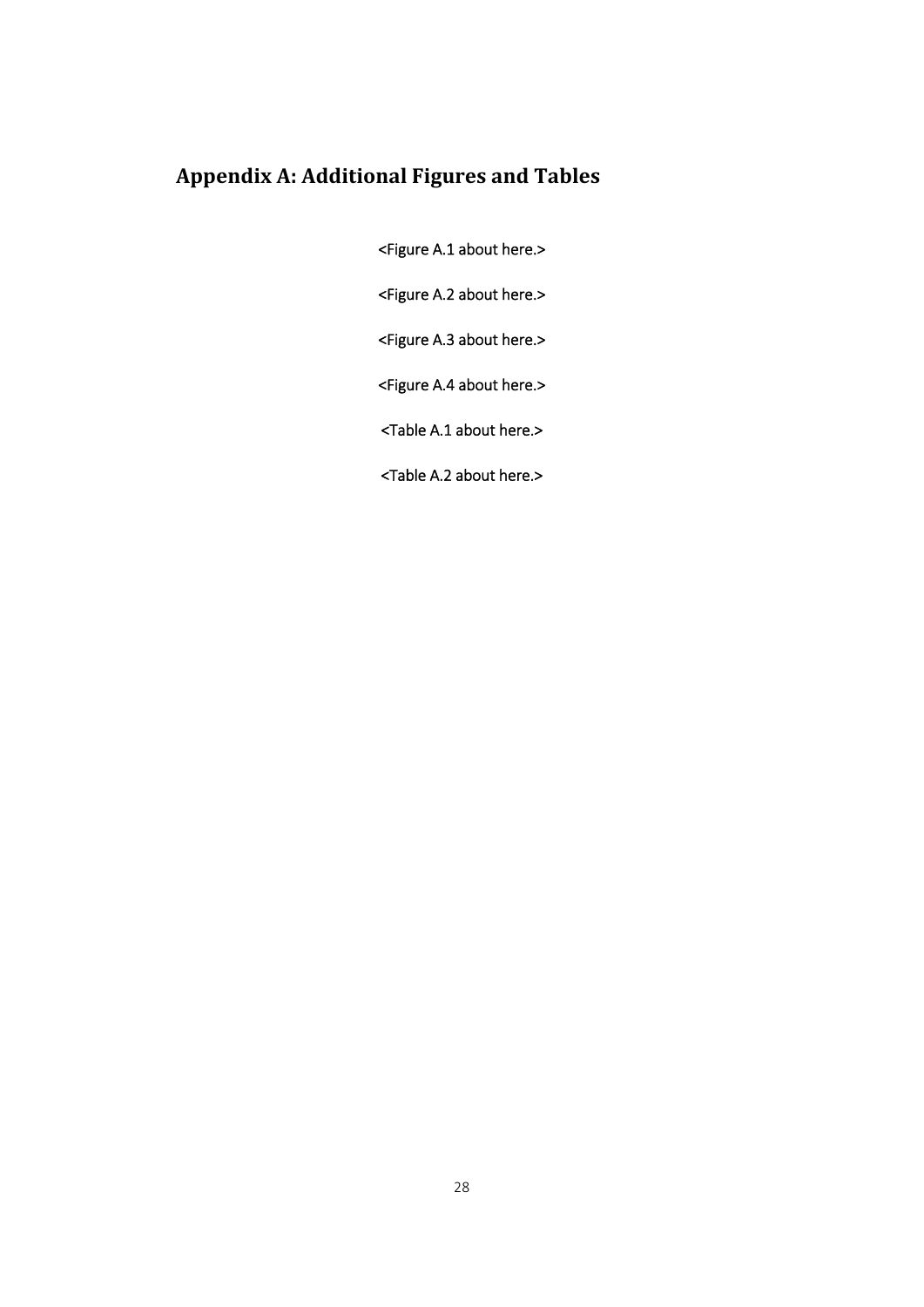Figure A.1. Facial Picture 1.



Figure A.2. Facial Picture 2.



Figure A.3. Facial Picture 3.



Figure A.4. Facial Picture 4.

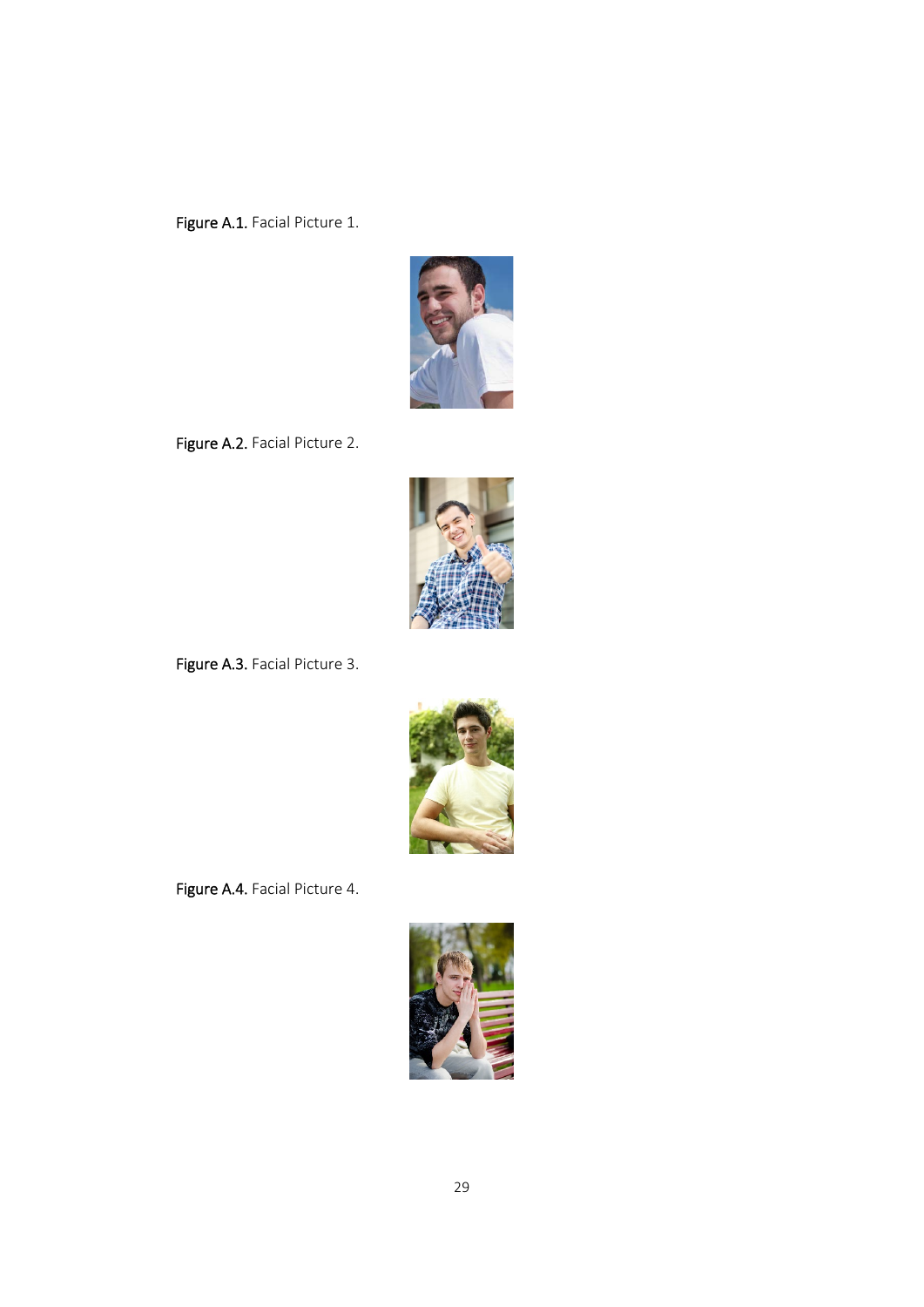| (1)                               | (2)                                    | (3)                          | (4)                                                                                                                                                        | (5)                                                                                                                                                                                                                                 |
|-----------------------------------|----------------------------------------|------------------------------|------------------------------------------------------------------------------------------------------------------------------------------------------------|-------------------------------------------------------------------------------------------------------------------------------------------------------------------------------------------------------------------------------------|
| Study                             | Country of data<br>gathering           | Year(s) of data<br>gathering | Method of data gathering                                                                                                                                   | Main result(s)                                                                                                                                                                                                                      |
| Caers and<br>Castelyns (2011)     | Belgium                                | 2010                         | Online questionnaire assessing 731 recruitment and selection<br>professionals.                                                                             | 23.4% of the participants report that they look at personal Facebook profiles to<br>screen job candidates. 34.2% of the participants report that they look at personal<br>Linked n profiles to screen job candidates. <sup>b</sup>  |
| Gibbs et al.<br>(2015)            | Canada and<br>United States            | 2013 <sup>a</sup>            | 292<br>Online questionnaire assessing<br>human<br>resource<br>managers at large hotels.                                                                    | 23.2% of the participants report that they look at personal profile pages at SNWs<br>to screen job candidates.                                                                                                                      |
| Madera and<br>Chang (2011)        | United States                          | 2010 <sup>a</sup>            | pencil questionnaire assessing 50 college<br>Paper and<br>recruiters, recruitment and selection professionals, operation<br>managers and general managers. | 50.0% of the participants report that they look at personal profile pages at SNWs<br>to screen job candidates.                                                                                                                      |
| Nikolaou (2014)                   | Greece                                 | 2009 and 2010                | Online questionnaire assessing 122 recruitment and selection<br>professionals.                                                                             | 8.1% of the participants report that they look at personal Facebook profiles to<br>screen job candidates. 21.1% of the participants report that they look at personal<br>LinkedIn profiles to screen job candidates. <sup>a,c</sup> |
| Roulin and<br>Bangerter<br>(2013) | France and<br>Switzerland <sup>a</sup> | 2011 <sup>a</sup>            | Online questionnaire assessing 96 recruitment and selection<br>professionals.                                                                              | 19.8% of the participants report that they look at personal Facebook profiles to<br>screen job candidates. 40.6% of the participants report that they look at personal<br>LinkedIn profiles to screen job candidates.               |
| Tufts et al.<br>(2015)            | <b>United States</b>                   | 2012 and 2013                | Online questionnaire assessing 48 human resource managers<br>at local governments.                                                                         | 12.5% of the participants report that they look at personal profile pages at SNWs<br>to screen job candidates.                                                                                                                      |

#### Table 1. Literature Review: Social Network Sites and Job Applicant Screening.

Notes. <sup>a</sup>Information (partly) gathered through email communication with (one of) the authors. b54.4% (48.3%) of the respondents are active Facebook (LinkedIn) users. 43.0% (70.9%) of them admit to use their Facebook (LinkedIn) accounts to screen job candidates. <sup>c</sup>Average values over entry-level, middle-level and senior jobs.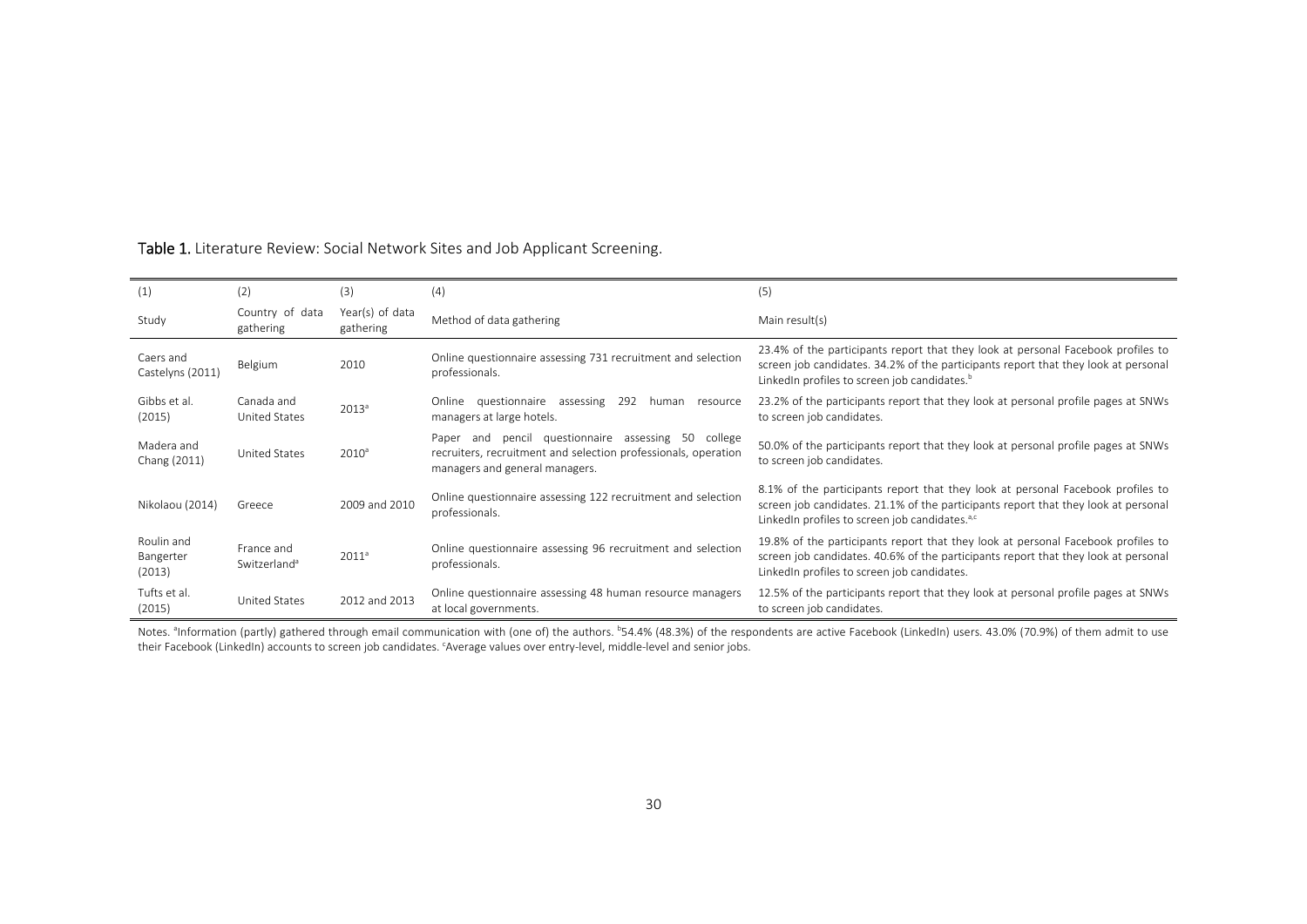Table 2. The Probability of Positive Call-Back by Facebook Profile and Resume Pictures: Call-Back Rates.

|                                                 | (1)<br>Positive call-back<br>rate Picture 1 | (2)<br>Positive call-back<br>rate Picture 2 | (3)<br>Positive call-back<br>rate Picture 3 | (4)<br>Positive call-back<br>rate Picture 4 |
|-------------------------------------------------|---------------------------------------------|---------------------------------------------|---------------------------------------------|---------------------------------------------|
| A. Positive call-back sensu stricto             |                                             |                                             |                                             |                                             |
| A.1. Pictures used as Facebook profile pictures | 0.098                                       | 0.076                                       | 0.076                                       | 0.053                                       |
| A.2. Pictures used as resume pictures           | 0.068                                       | 0.095                                       | 0.057                                       | 0.053                                       |
| B. Positive call-back sensu lato                |                                             |                                             |                                             |                                             |
| B.1. Pictures used as Facebook profile pictures | 0.227                                       | 0.193                                       | 0.227                                       | 0.170                                       |
| B.2. Pictures used as resume pictures           | 0.189                                       | 0.204                                       | 0.186                                       | 0.148                                       |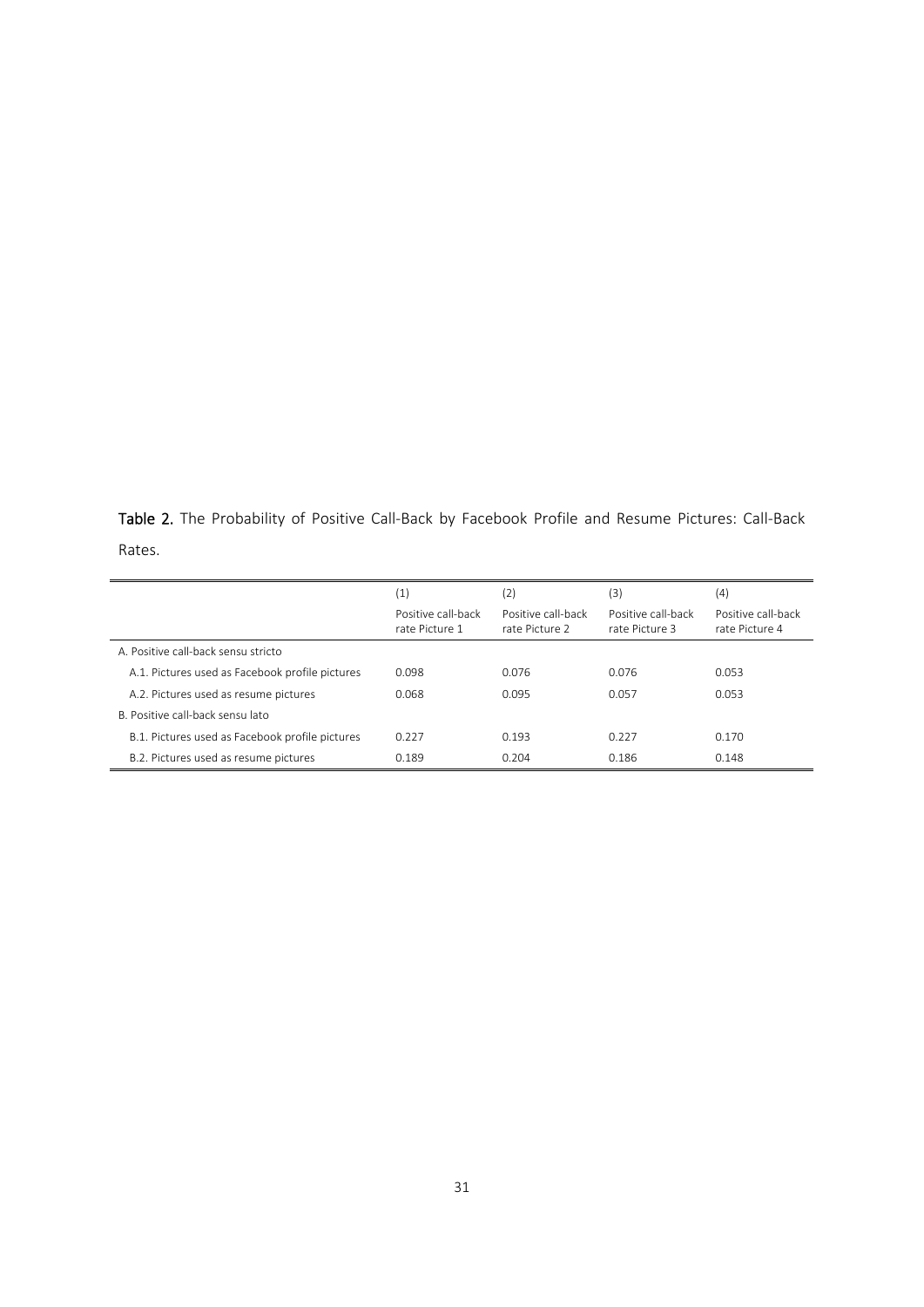| Table 3. The Probability of Positive Call-Back Sensu Stricto by Facebook Profile and Resume Pictures: |  |  |  |  |
|-------------------------------------------------------------------------------------------------------|--|--|--|--|
| Positive Call-Back Ratios.                                                                            |  |  |  |  |

|                                                                | (1)                | (2)                | (3)                | (4)                | (5)                | (6)                |
|----------------------------------------------------------------|--------------------|--------------------|--------------------|--------------------|--------------------|--------------------|
|                                                                | <b>PCR Picture</b> | <b>PCR Picture</b> | <b>PCR Picture</b> | <b>PCR Picture</b> | <b>PCR Picture</b> | <b>PCR Picture</b> |
|                                                                | 1 versus           | 1 versus           | 1 versus           | 2 versus           | 2 versus           | 3 versus           |
|                                                                | Picture 2          | Picture 3          | Picture 4          | Picture 3          | Picture 4          | Picture 4          |
| A. Pictures used as Facebook profile picture                   |                    |                    |                    |                    |                    |                    |
| A.1. All vacancies ( $N = 528$ )                               | 1.300              | 1.300              | $1.857**$          | 1.000              | 1.429              | 1.429              |
|                                                                | [1.099]            | [1.047]            | [2.343]            | [0.000]            | [1.138]            | [1.218]            |
| A.2. Classified by education level of candidates               |                    |                    |                    |                    |                    |                    |
| Middle-educated (N = 264)                                      | 0.833              | 1.000              | 1.667              | 1.200              | 2.000              | 1.667              |
|                                                                | [0.339]            | [0.000]            | [0.825]            | [0.444]            | [1.015]            | [0.828]            |
| High-educated ( $N = 264$ )                                    | 1.500              | 1.400              | 1.909**            | 0.933              | 1.273              | 1.364              |
|                                                                | [1.539]            | [1.217]            | [2.246]            | [0.254]            | [0.693]            | [0.942]            |
| A.3. Classified by gender of recruiter                         |                    |                    |                    |                    |                    |                    |
| Female ( $N = 272$ )                                           | 1.545              | $2.079**$          | $1.767*$           | 1.345              | 1.143              | 0.850              |
|                                                                | [1.474]            | [2.123]            | [1.759]            | [0.869]            | [0.345]            | [0.370]            |
| Male ( $N = 192$ )                                             | 0.824              | 0.659              | 1.176              | 0.800              | 1.427              | 1.783              |
|                                                                | [0.364]            | [0.825]            | [0.739]            | [0.581]            | [0.601]            | [1.400]            |
| A.4. Classified by level of customer contact in the posted job |                    |                    |                    |                    |                    |                    |
| No intensive contact ( $N = 283$ )                             | 1.371              | 1.452              | $1.995**$          | 1.058              | 1.455              | 1.375              |
|                                                                | [1.232]            | [1.328]            | [2.184]            | [0.181]            | [0.958]            | [0.901]            |
| Intensive contact ( $N = 245$ )                                | 1.076              | 1.008              | 1.495              | 0.937              | 1.389              | 1.482              |
|                                                                | [0.141]            | [0.016]            | [0.848]            | [0.221]            | [0.631]            | [0.756]            |
| A.5. Classified by bottleneck status of occupation             |                    |                    |                    |                    |                    |                    |
| No bottleneck (N = 385)                                        | 1.282              | 1.340              | $2.396**$          | 1.045              | 1.869*             | 1.788              |
|                                                                | [0.909]            | [1.065]            | [2.546]            | [0.169]            | [1.691]            | [1.544]            |
| Bottleneck (N = 143)                                           | 1.394              | 1.183              | 1.113              | 0.848              | 0.798              | 0.940              |
|                                                                | [0.684]            | [0.773]            | [0.266]            | [0.336]            | [0.366]            | [0.131]            |
| B. Pictures used as resume picture                             |                    |                    |                    |                    |                    |                    |
| B.1. All vacancies ( $N = 528$ )                               | 0.720              | 1.200              | 1.286              | $1.667**$          | $1.785**$          | 1.071              |
|                                                                | [1.202]            | [0.577]            | [0.950]            | [2.194]            | [1.984]            | [0.198]            |

The positive call‐back ratio (PCR) is calculated by dividing the positive call‐back rate when using a particular picture by the corresponding positive call-back rate when using another particular picture. T-statistics, indicating whether the ratios are significantly different from 1 and based on standard errors corrected for clustering at the vacancy level, are between brackets. \* (\*\*) indicates significance at the 10% (5%) significance level. The number of jobs with a female or a male recruiter does not equal the total number of vacancies, as for some vacancies, we could not identify the gender of the recruiter.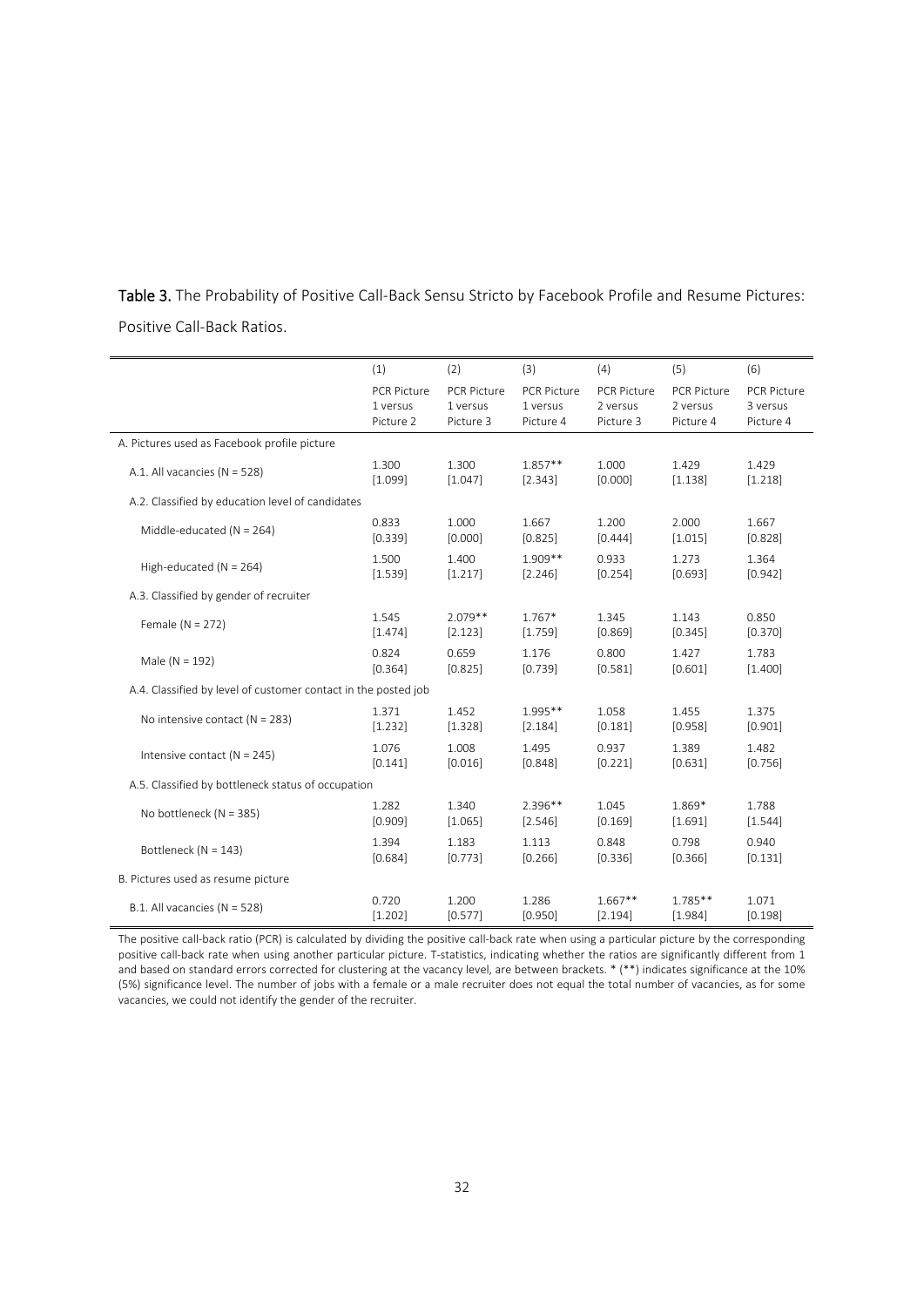Table 4. The Probability of Positive Call‐Back by Facebook Profile Picture: Regression Analysis.

|                                                                               | (1)               | (2)                | (3)                | (4)                | (5)                | (6)                |
|-------------------------------------------------------------------------------|-------------------|--------------------|--------------------|--------------------|--------------------|--------------------|
| Picture 1                                                                     | $0.026*(0.014)$   | $0.026*(0.014)$    | $0.027*(0.014)$    | $0.038**$ (0.019)  | $0.038**$ (0.019)  | $0.039**$ (0.020)  |
| Picture 2                                                                     | 0.000(0.011)      | 0.001(0.011)       | 0.003(0.011)       | 0.011(0.017)       | 0.011(0.018)       | 0.012(0.018)       |
| Picture 3                                                                     | 0.006(0.010)      | 0.006(0.010)       | 0.008(0.010)       | $0.041**$ (0.021)  | $0.041**$ (0.021)  | $0.041**$ (0.021)  |
| Application template Type A (normalised)                                      |                   | 0.004(0.007)       | 0.004(0.007)       |                    | 0.019(0.012)       | 0.019(0.012)       |
| First application sent (normalised)                                           |                   | $-0.008(0.007)$    | $-0.006(0.007)$    |                    | 0.000(0.012)       | 0.003(0.012)       |
| Picture 1 x High-educated (normalised)                                        |                   |                    | $0.053**$ (0.027)  |                    |                    | $0.082**$ (0.036)  |
| Picture 2 x High-educated (normalised)                                        |                   |                    | 0.014(0.020)       |                    |                    | $0.062*(0.035)$    |
| Picture 3 x High-educated (normalised)                                        |                   |                    | $0.054***$ (0.019) |                    |                    | $0.125***$ (0.038) |
| Picture 1 x Male recruiter (normalised)                                       |                   |                    | $-0.042*(0.023)$   |                    |                    | $-0.046(0.033)$    |
| Picture 2 x Male recruiter (normalised)                                       |                   |                    | 0.016(0.020)       |                    |                    | 0.009(0.033)       |
| Picture 3 x Male recruiter (normalised)                                       |                   |                    | $-0.029(0.020)$    |                    |                    | $-0.016(0.037)$    |
| Picture 1 x Vacancy with intensive customer contact (normalised)              |                   |                    | $-0.002(0.028)$    |                    |                    | 0.037(0.037)       |
| Picture 2 x Vacancy with intensive customer contact (normalised)              |                   |                    | $-0.030(0.020)$    |                    |                    | $-0.015(0.035)$    |
| Picture 3 x Vacancy with intensive customer contact (normalised)              |                   |                    | $-0.010(0.018)$    |                    |                    | 0.010(0.038)       |
| Picture 1 x Bottleneck occupation (normalised)                                |                   |                    | $-0.028(0.023)$    |                    |                    | $-0.018(0.037)$    |
| Picture 2 x Bottleneck occupation (normalised)                                |                   |                    | $-0.026(0.021)$    |                    |                    | $-0.038(0.040)$    |
| Picture 3 x Bottleneck occupation (normalised)                                |                   |                    | 0.004(0.019)       |                    |                    | 0.046(0.044)       |
| Constant                                                                      | $0.068***(0.012)$ | $0.068***$ (0.012) | $0.067***$ (0.014) | $0.182***$ (0.019) | $0.180***$ (0.019) | $0.171***$ (0.020) |
| Dependent variable: positive call-back sensu stricto                          | Yes               | Yes                | Yes                | <b>No</b>          | <b>No</b>          | No                 |
| Dependent variable: positive call-back sensu lato                             | No                | No                 | No                 | Yes                | Yes                | Yes                |
| Random effects at the vacancy level                                           | Yes               | Yes                | Yes                | Yes                | Yes                | Yes                |
| F-test for equality of coefficients for "Picture 1" and "Picture 2" (p-value) | 0.068             | 0.068              | 0.075              | 0.205              | 0.206              | 0.201              |
| F-test for equality of coefficients for "Picture 1" and "Picture 3" (p-value) | 0.101             | 0.100              | 0.107              | 0.909              | 0.909              | 0.906              |
| F-test for equality of coefficients for "Picture 2" and "Picture 3" (p-value) | 0.656             | 0.657              | 0.681              | 0.160              | 0.160              | 0.158              |
| Observations                                                                  | 1.056             | 1,056              | 1,056              | 1.056              | 1,056              | 1,056              |

The presented results are linear probability model estimates with standard errors in parentheses. Except for the picture indicators, all variables are normalised by subtracting their mean value among the candidates with Picture 1, Picture 2 or Picture 3 as their Facebook profile picture. \* (\*\*) ((\*\*\*)) indicates significance at the 10% (5%) ((1%)) significance level.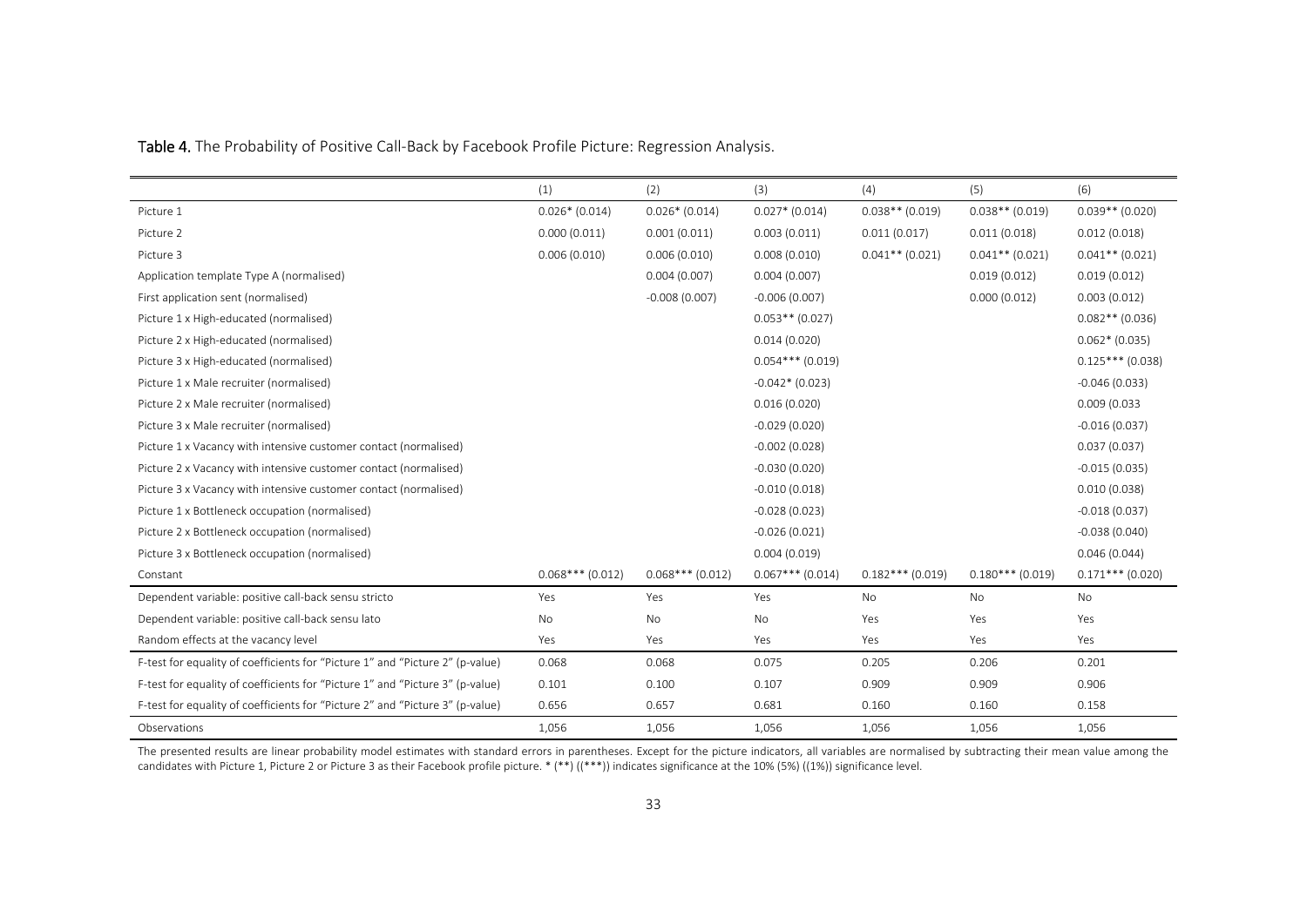|                                                                                                                                                                                                        | (1)                | (2)                | (3)                | (4)                |
|--------------------------------------------------------------------------------------------------------------------------------------------------------------------------------------------------------|--------------------|--------------------|--------------------|--------------------|
| Picture 1                                                                                                                                                                                              | $0.027**$ (0.010)  | $0.027**$ (0.010)  | $0.039**$ (0.015)  | $0.039**$ (0.015)  |
| Picture 2                                                                                                                                                                                              | $0.026***$ (0.010) | $0.026***$ (0.010) | $0.035**$ (0.014)  | $0.035**$ (0.014)  |
| Picture 3                                                                                                                                                                                              | 0.013(0.009)       | 0.013(0.009)       | $0.040***$ (0.015) | $0.040***$ (0.015) |
| Picture 1 x Used as Facebook profile picture (normalised)                                                                                                                                              | 0.002(0.021)       |                    | 0.001(0.030)       |                    |
| Picture 2 x Used as Facebook profile picture (normalised)                                                                                                                                              | $-0.047**$ (0.020) |                    | $-0.047*$ (0.028)  |                    |
| Picture 3 x Used as Facebook profile picture (normalised)                                                                                                                                              | $-0.012(0.017)$    |                    | 0.002(0.030)       |                    |
| Picture 1, Picture 2 or Picture 3 used as Facebook profile picture (normalised)                                                                                                                        |                    | $-0.019(0.016)$    |                    | $-0.015(0.023)$    |
| Pictures used as Facebook profile picture (normalised)                                                                                                                                                 | 0.022(0.017)       | 0.022(0.017)       | 0.034(0.027)       | 0.034(0.027)       |
| Constant                                                                                                                                                                                               | $0.056***$ (0.009) | $0.056***$ (0.009) | $0.165***$ (0.014) | $0.165***(0.014)$  |
| Dependent variable: positive call-back sensu stricto                                                                                                                                                   | Yes                | Yes                | No                 | No                 |
| Dependent variable: positive call-back sensu lato                                                                                                                                                      | <b>No</b>          | <b>No</b>          | Yes                | Yes                |
| Random effects at the vacancy level                                                                                                                                                                    | Yes                | Yes                | Yes                | Yes                |
| F-test for equality of coefficients for "Picture 1" and "Picture 2" (p-value)                                                                                                                          | 0.942              | 0.943              | 0.842              | 0.842              |
| F-test for equality of coefficients for "Picture 1" and "Picture 3" (p-value)                                                                                                                          | 0.129              | 0.129              | 0.905              | 0.905              |
| F-test for equality of coefficients for "Picture 2" and "Picture 3" (p-value)                                                                                                                          | 0.121              | 0.121              | 0.734              | 0.734              |
| F-test for equality of coefficients for "Picture 1 x Used as Facebook profile picture", "Picture 2 x Used as Facebook<br>profile picture" and "Picture 3 x Used as Facebook profile picture" (p-value) | 0.040              |                    | 0.181              |                    |
| Observations                                                                                                                                                                                           | 2112               | 2112               | 2112               | 2112               |

**Table 5.** The Probability of Positive Call-Back by Facebook Profile and Resume Picture: Regression Analysis.

The presented results are linear probability model estimates with standard errors in parentheses. Except for the picture indicators, all variables are normalised by subtracting their mean value among the candidates with Picture 1, Picture 2 or Picture 3 as their Facebook profile or resume picture. \* (\*\*) ((\*\*\*)) indicates significance at the 10% (5%) ((1%)) significance level.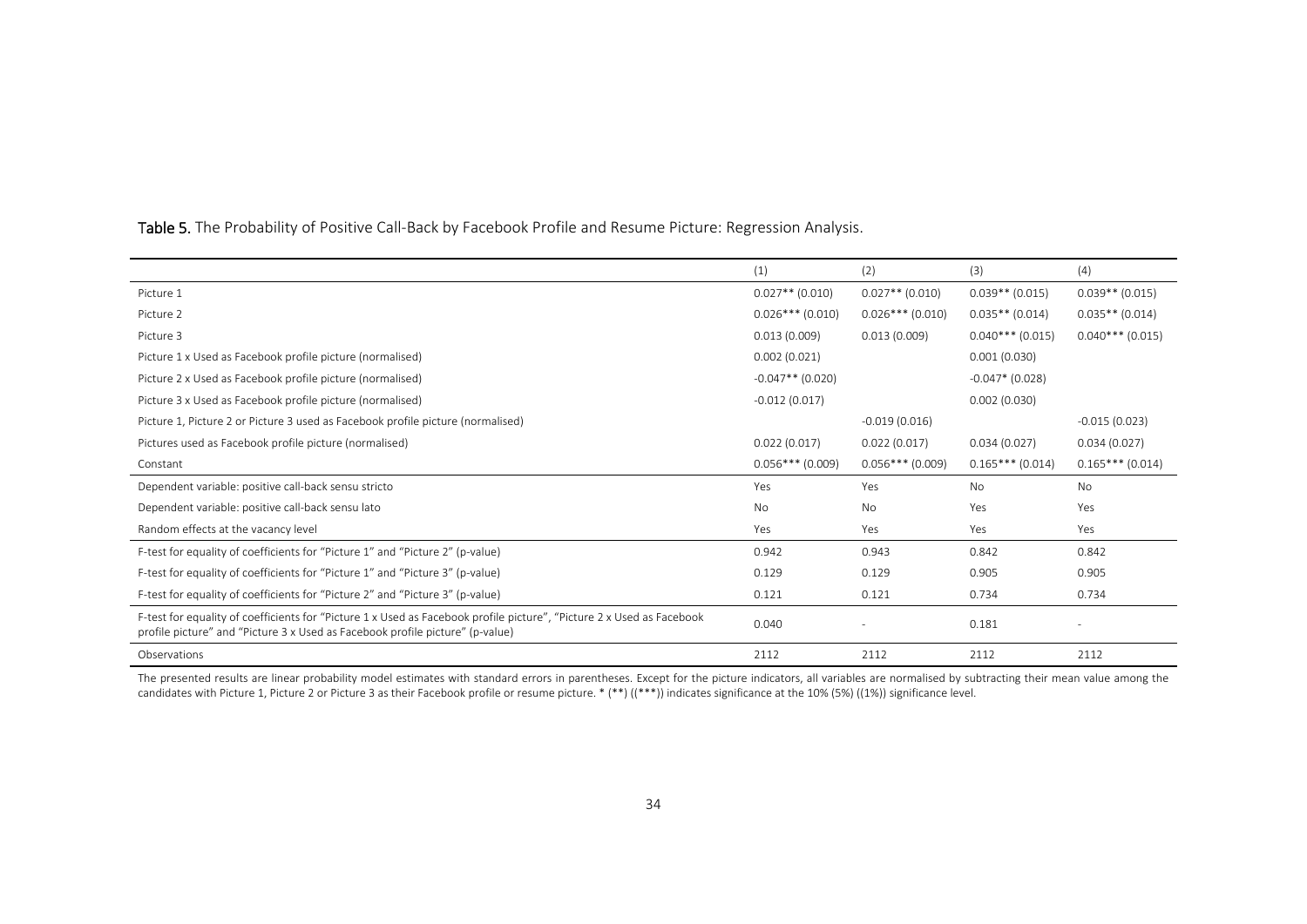|                            | Table A.1. The Probability of Positive Call-Back Sensu Lato by Facebook Profile and Resume Pictures: |  |  |  |  |
|----------------------------|------------------------------------------------------------------------------------------------------|--|--|--|--|
| Positive Call-Back Ratios. |                                                                                                      |  |  |  |  |

|                                                                | (1)         | (2)                | (3)                | (4)                | (5)                | (6)                |
|----------------------------------------------------------------|-------------|--------------------|--------------------|--------------------|--------------------|--------------------|
|                                                                | PCR Picture | <b>PCR Picture</b> | <b>PCR Picture</b> | <b>PCR Picture</b> | <b>PCR Picture</b> | <b>PCR Picture</b> |
|                                                                | 1 versus    | 1 versus           | 1 versus           | 2 versus           | 2 versus           | 3 versus           |
|                                                                | Picture 2   | Picture 3          | Picture 4          | Picture 3          | Picture 4          | Picture 4          |
| A. Pictures used as Facebook profile picture                   |             |                    |                    |                    |                    |                    |
| A.1. All vacancies ( $N = 528$ )                               | 1.176       | 1.000              | $1.333**$          | 0.850              | 1.133              | $1.333*$           |
|                                                                | [1.092]     | [0.000]            | [1.974]            | [1.149]            | [0.768]            | [1.847]            |
| A.2. Classified by education level of candidates               |             |                    |                    |                    |                    |                    |
| Middle-educated ( $N = 264$ )                                  | 1.000       | 1.250              | 1.333              | 1.250              | 1.333              | 1.067              |
|                                                                | [0.000]     | [0.820]            | [1.029]            | [0.832]            | [1.029]            | [0.827]            |
| High-educated ( $N = 264$ )                                    | 1.290       | 0.909              | $1.333*$           | $0.705**$          | 1.033              | $1.467**$          |
|                                                                | [1.359]     | [0.604]            | [1.712]            | [2.134]            | [0.167]            | [2.157]            |
| A.3. Classified by gender of recruiter                         |             |                    |                    |                    |                    |                    |
| Female ( $N = 272$ )                                           | 1.360       | 1.188              | 1.325              | 0.874              | 0.974              | 1.115              |
|                                                                | [1.558]     | [0.875]            | [1.461]            | [0.674]            | [0.111]            | [0.470]            |
| Male ( $N = 192$ )                                             | 0.873       | 0.688              | 1.037              | 0.788              | 1.189              | 1.508*             |
|                                                                | [0.473]     | [1.424]            | [0.141]            | [0.996]            | [0.633]            | [1.755]            |
| A.4. Classified by level of customer contact in the posted job |             |                    |                    |                    |                    |                    |
| No intensive contact ( $N = 283$ )                             | 1.191       | 1.024              | 1.560**            | 0.860              | 1.309              | $1.523*$           |
|                                                                | [0.898]     | [0.130]            | [2.076]            | [0.760]            | [1.089]            | [1.918]            |
| Intensive contact ( $N = 245$ )                                | 1.162       | 0.972              | 1.153              | 0.837              | 0.992              | 1.186              |
|                                                                | [0.656]     | [0.131]            | [0.714]            | [0.879]            | [0.037]            | [0.768]            |
| A.5. Classified by bottleneck status of occupation             |             |                    |                    |                    |                    |                    |
| No bottleneck (N = 385)                                        | 1.128       | 1.029              | $1.361*$           | 0.911              | 1.206              | 1.323              |
|                                                                | [0.709]     | [0.177]            | [1.720]            | [0.564]            | [1.013]            | [1.498]            |
| Bottleneck (N = 143)                                           | 1.352       | 0.928              | 1.272              | 0.686              | 0.940              | 1.370              |
|                                                                | [0.987]     | [0.263]            | [0.970]            | [1.341]            | [0.177]            | [1.105]            |
| B. Pictures used as resume picture                             |             |                    |                    |                    |                    |                    |
| B.1. All vacancies ( $N = 528$ )                               | 0.926       | 1.020              | 1.282              | 1.102              | 1.385*             | 1.256              |
|                                                                | [0.490]     | [0.123]            | [1.500]            | [0.666]            | [1.889]            | [1.314]            |

The positive call‐back ratio (PCR) is calculated by dividing the positive call‐back rate when using a particular picture by the corresponding positive call-back rate when using another particular picture. T-statistics, indicating whether the ratios are significantly different from 1 and based on standard errors corrected for clustering at the vacancy level, are between brackets. \* (\*\*) indicates significance at the 10% (5%) significance level. The number of jobs with a female or a male recruiter does not equal the total number of vacancies, as for some vacancies, we could not identify the gender of the recruiter.